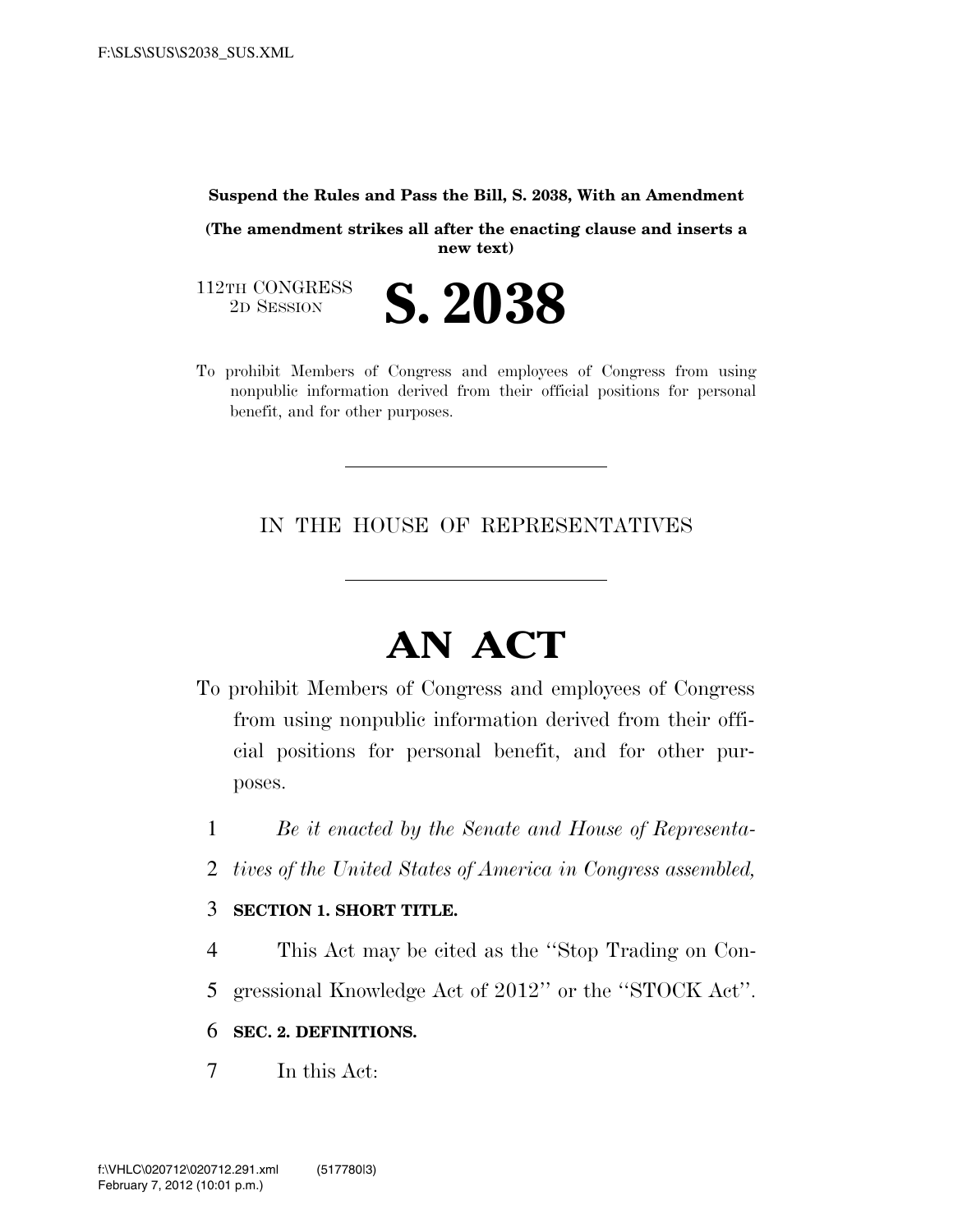| $\mathbf{1}$   | (1) MEMBER OF CONGRESS.—The term "Mem-                 |
|----------------|--------------------------------------------------------|
| $\overline{2}$ | ber of Congress" means a member of the Senate or       |
| 3              | House of Representatives, a Delegate to the House      |
| $\overline{4}$ | of Representatives, and the Resident Commissioner      |
| 5              | from Puerto Rico.                                      |
| 6              | (2) EMPLOYEE OF CONGRESS.—The term "em-                |
| 7              | ployee of Congress" means—                             |
| 8              | $(A)$ any individual (other than a Member              |
| 9              | of Congress), whose compensation is disbursed          |
| 10             | by the Secretary of the Senate or the Chief Ad-        |
| 11             | ministrative Officer of the House of Represent-        |
| 12             | atives; and                                            |
| 13             | (B) any other officer or employee of the               |
| 14             | legislative branch (as defined in section $109(11)$ )  |
| 15             | of the Ethics in Government Act of 1978 (5)            |
| 16             | U.S.C. App. $109(11)$ ).                               |
| 17             | <b>(3)</b><br><b>EXECUTIVE</b><br>BRANCH EMPLOYEE.—The |
| 18             | term "executive branch employee"-                      |
| 19             | $(A)$ has the meaning given the term "em-              |
| 20             | ployee" under section 2105 of title 5, United          |
| 21             | States Code; and                                       |
| 22             | (B) includes—                                          |
| 23             | (i) the President;                                     |
| 24             | (ii) the Vice President; and                           |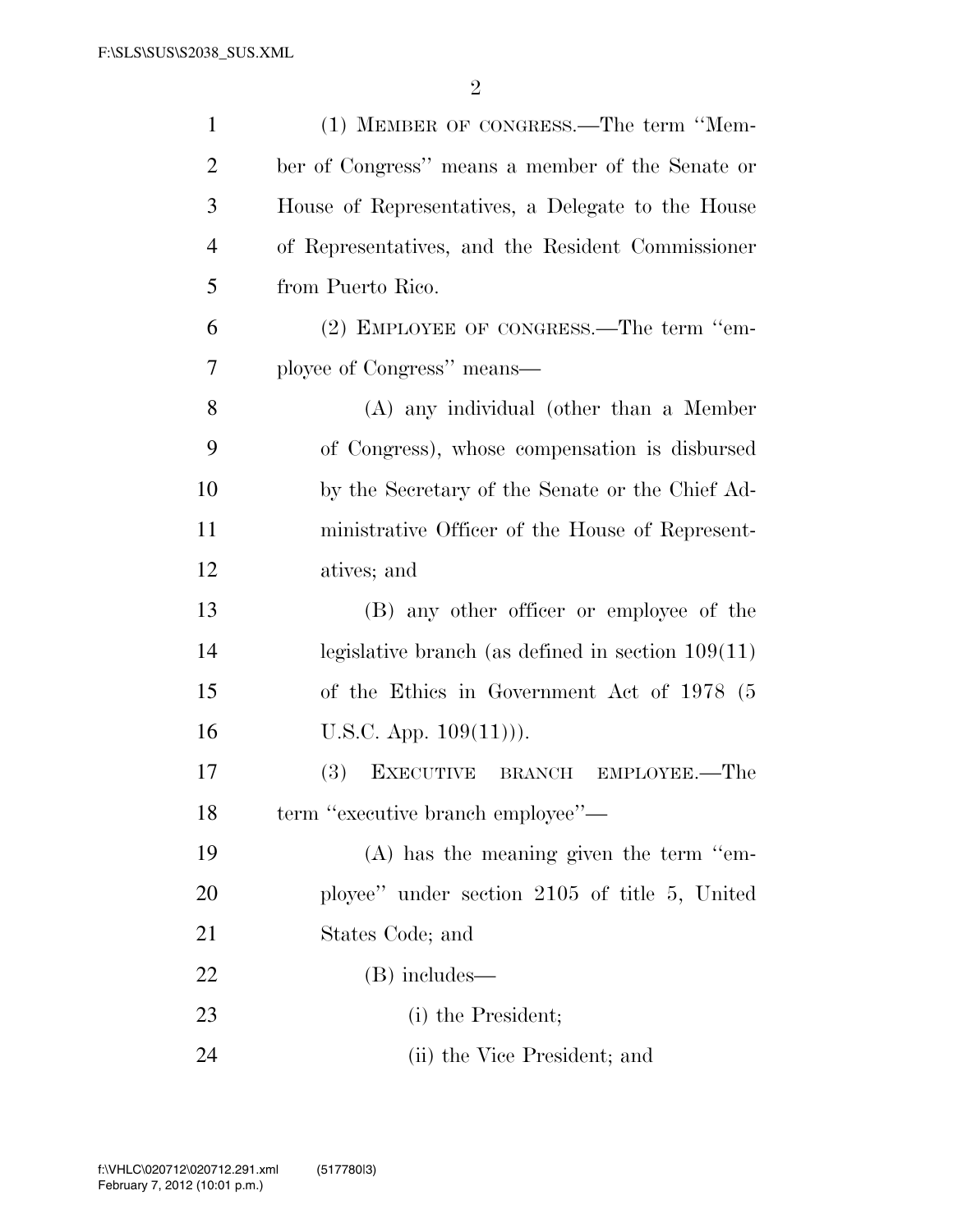| $\mathbf{1}$   | (iii) an employee of the United States                     |
|----------------|------------------------------------------------------------|
| $\overline{2}$ | Postal Service or the Postal Regulatory                    |
| 3              | Commission.                                                |
| $\overline{4}$ | (4) JUDICIAL OFFICER.—The term "judicial of-               |
| 5              | ficer" has the meaning given that term under sec-          |
| 6              | tion $109(10)$ of the Ethics in Government Act of          |
| 7              | 1978 (U.S.C. App. $109(10)$ ).                             |
| 8              | (5) JUDICIAL EMPLOYEE.—The term "judicial                  |
| 9              | employee" has the meaning given that term in sec-          |
| 10             | tion $109(8)$ of the Ethics in Government Act of           |
| 11             | 1978 (5 U.S.C. App. $109(8)$ ).                            |
| 12             | (6) SUPERVISING ETHICS OFFICE.—The term                    |
| 13             | "supervising ethics office" has the meaning given          |
| 14             | that term in section $109(18)$ of the Ethics in Gov-       |
| 15             | ernment Act of 1978 (5 U.S.C. App. 109(18)).               |
| 16             | SEC. 3. PROHIBITION OF THE USE OF NONPUBLIC INFOR-         |
| 17             | <b>MATION FOR PRIVATE PROFIT.</b>                          |
| 18             | The Select Committee on Ethics of the Senate and           |
| 19             | the Committee on Ethics of the House of Representatives    |
| 20             | shall issue interpretive guidance of the relevant rules of |
| 21             | each chamber, including rules on conflicts of interest and |
| 22             | gifts, clarifying that a Member of Congress and an em-     |
| 23             | ployee of Congress may not use nonpublic information de-   |
| 24             | rived from such person's position as a Member of Con-      |
| 25             | gress or employee of Congress or gained from the perform-  |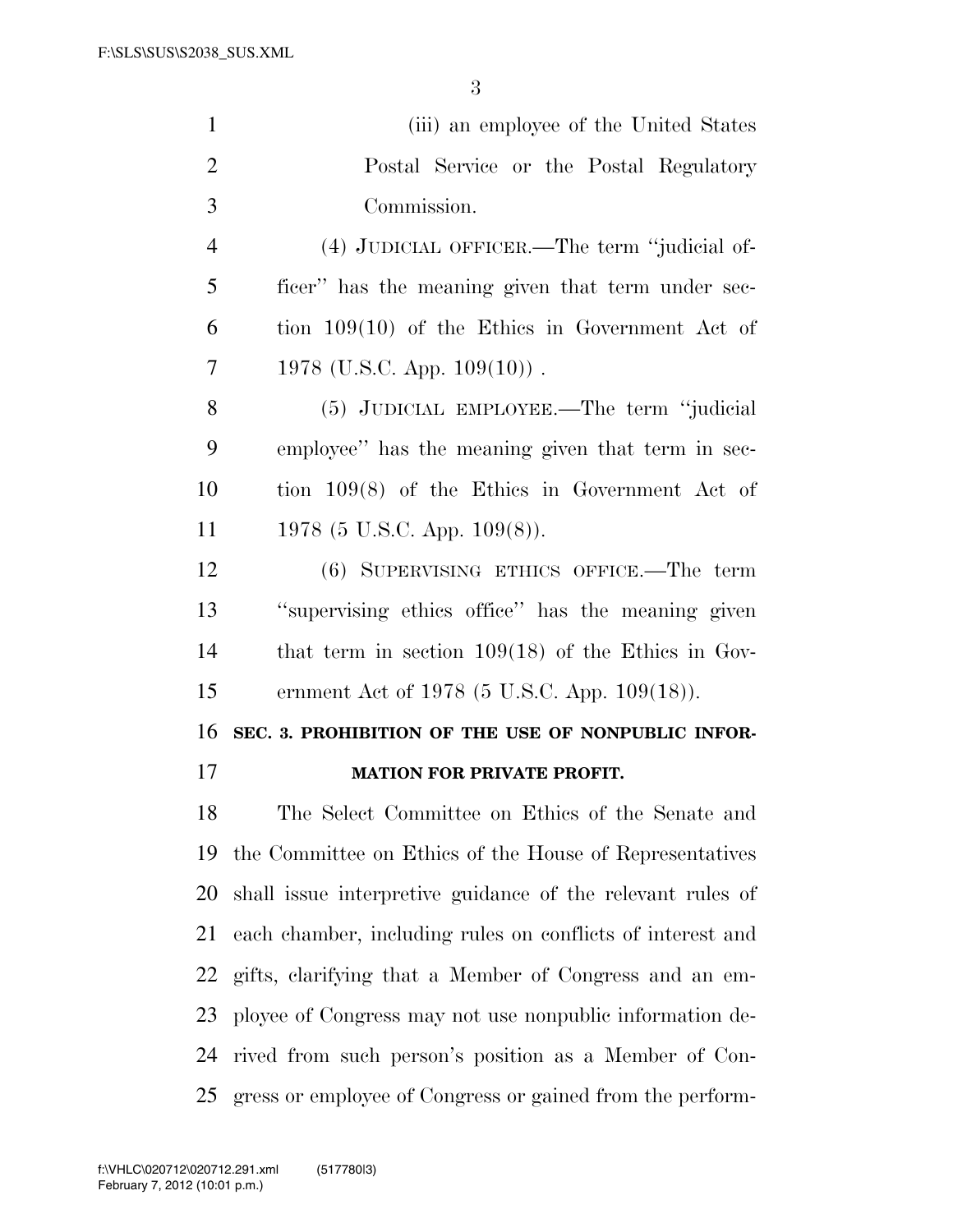ance of such person's official responsibilities as a means for making a private profit.

#### **SEC. 4. PROHIBITION OF INSIDER TRADING.**

 (a) AFFIRMATION OF NONEXEMPTION.—Members of Congress and employees of Congress are not exempt from the insider trading prohibitions arising under the securi- ties laws, including section 10(b) of the Securities Ex-change Act of 1934 and Rule 10b–5 thereunder.

(b) DUTY.—

 (1) PURPOSE.—The purpose of the amendment made by this subsection is to affirm a duty arising from a relationship of trust and confidence owed by each Member of Congress and each employee of Congress.

 (2) AMENDMENT.—Section 21A of the Securi- ties Exchange Act of 1934 (15 U.S.C. 78u–1) is amended by adding at the end the following:

18 "(g) DUTY OF MEMBERS AND EMPLOYEES OF CON-GRESS.—

20 "(1) IN GENERAL.—For purposes of the insider trading prohibitions arising under the securities laws, including section 10(b) and Rule 10b–5 there- under, each Member of Congress or employee of Congress owes a duty arising from a relationship of trust and confidence to the Congress, the United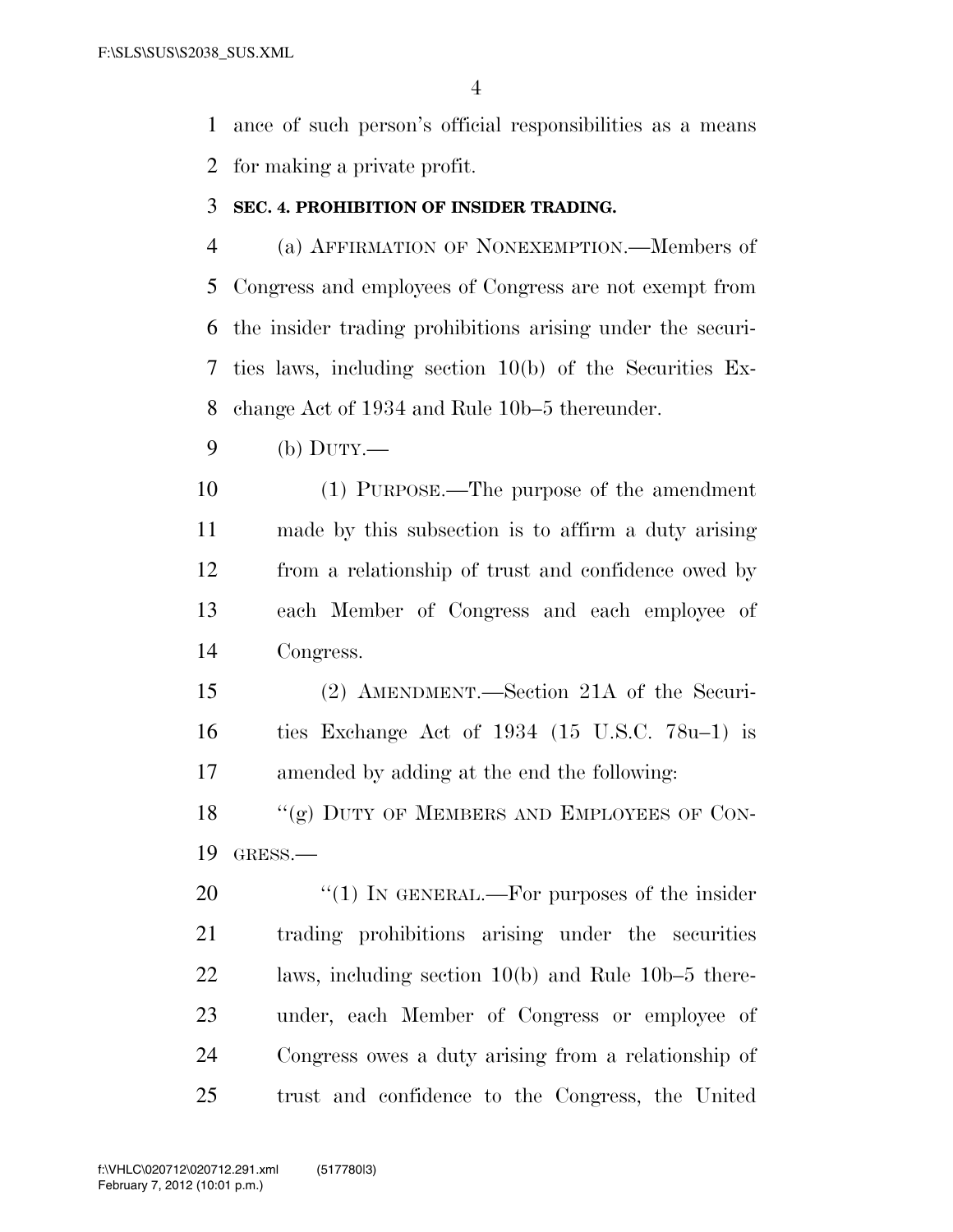| $\mathbf{1}$   | States Government, and the citizens of the United     |
|----------------|-------------------------------------------------------|
| $\overline{2}$ | States with respect to material, nonpublic informa-   |
| 3              | tion derived from such person's position as a Mem-    |
| $\overline{4}$ | ber of Congress or employee of Congress or gained     |
| 5              | from the performance of such person's official re-    |
| 6              | sponsibilities.                                       |
| 7              | "(2) DEFINITIONS.—In this subsection—                 |
| 8              | $\lq\lq$ the term 'Member of Congress'                |
| 9              | means a member of the Senate or House of              |
| 10             | Representatives, a Delegate to the House of           |
| 11             | Representatives, and the Resident Commis-             |
| 12             | sioner from Puerto Rico; and                          |
| 13             | "(B) the term 'employee of Congress'                  |
| 14             | means-                                                |
| 15             | "(i) any individual (other than a                     |
| 16             | Member of Congress), whose compensation               |
| 17             | is disbursed by the Secretary of the Senate           |
| 18             | or the Chief Administrative Officer of the            |
| 19             | House of Representatives; and                         |
| 20             | "(ii) any other officer or employee of                |
| 21             | the legislative branch (as defined in section)        |
| 22             | $109(11)$ of the Ethics in Government Act             |
| 23             | of 1978 (5 U.S.C. App. $109(11)$ ).                   |
| 24             | "(3) RULE OF CONSTRUCTION.—Nothing in                 |
| 25             | this subsection shall be construed to impair or limit |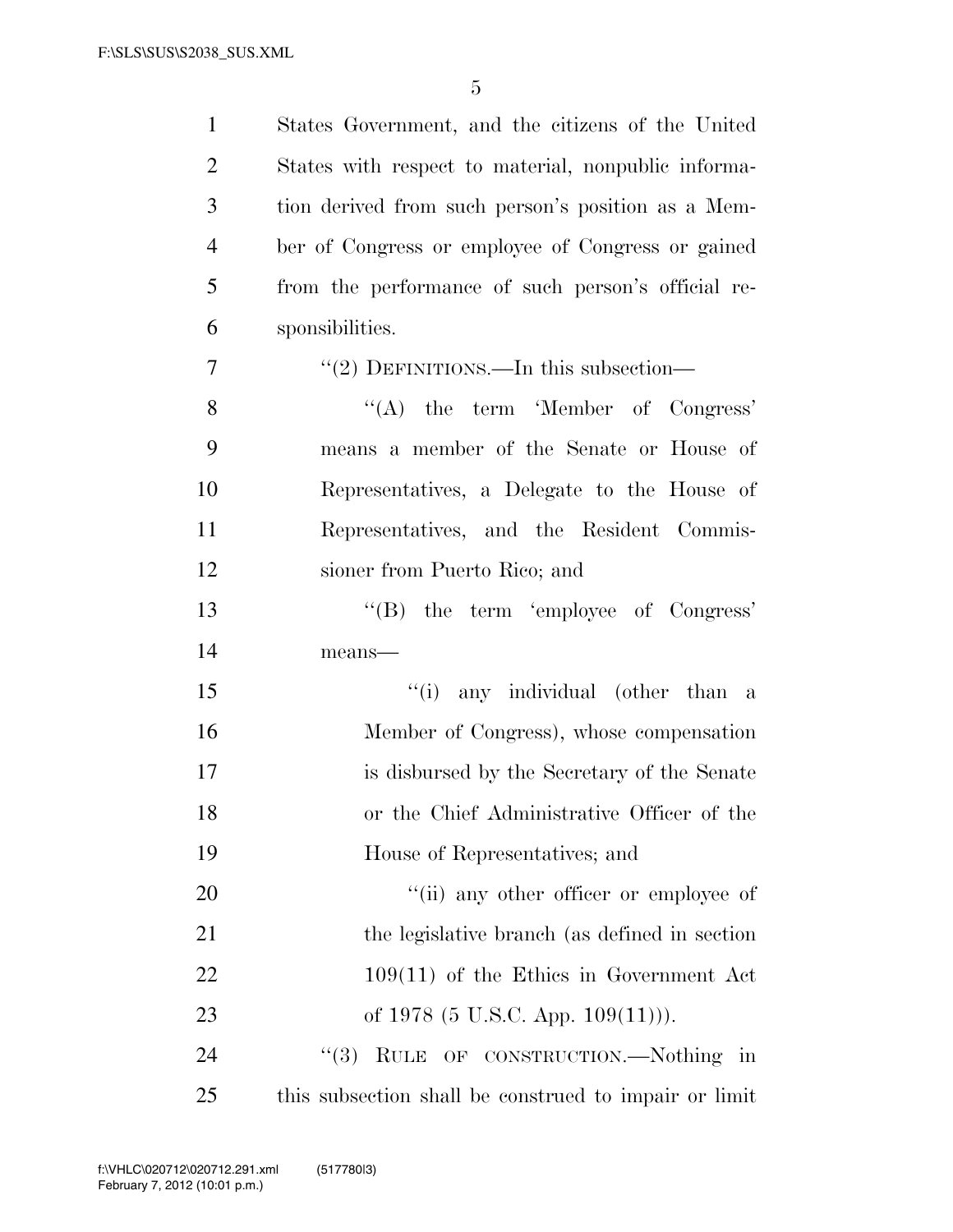| $\mathbf{1}$   | the construction of the existing antifraud provisions |
|----------------|-------------------------------------------------------|
| $\overline{2}$ | of the securities laws or the authority of the Com-   |
| 3              | mission under those provisions.".                     |
| $\overline{4}$ | SEC. 5. CONFORMING CHANGES TO THE COMMODITY EX-       |
| 5              | <b>CHANGE ACT.</b>                                    |
| 6              | Section $4c(a)$ of the Commodity Exchange Act $(7)$   |
| 7              | U.S.C. $6c(a)$ is amended—                            |
| 8              | $(1)$ in paragraph $(3)$ , in the matter preceding    |
| 9              | subparagraph $(A)$ —                                  |
| 10             | $(A)$ by inserting "or any Member of Con-             |
| 11             | gress or employee of Congress (as such terms          |
| 12             | are defined under section 2 of the STOCK Act)         |
| 13             | or any judicial officer or judicial employee (as      |
| 14             | such terms are defined, respectively, under sec-      |
| 15             | tion 2 of the STOCK Act)" after "Federal Gov-         |
| 16             | ernment" the first place it appears;                  |
| 17             | (B) by inserting "Member, officer," after             |
| 18             | "position of the"; and                                |
| 19             | (C) by inserting "or by Congress or by the            |
| 20             | judiciary" before "in a manner"; and                  |
| 21             | $(2)$ in paragraph $(4)$ —                            |
| 22             | $(A)$ in subparagraph $(A)$ , in the matter           |
| 23             | preceding clause (i)—                                 |
| 24             | (i) by inserting "or any Member of                    |
| 25             | Congress or employee of Congress or any               |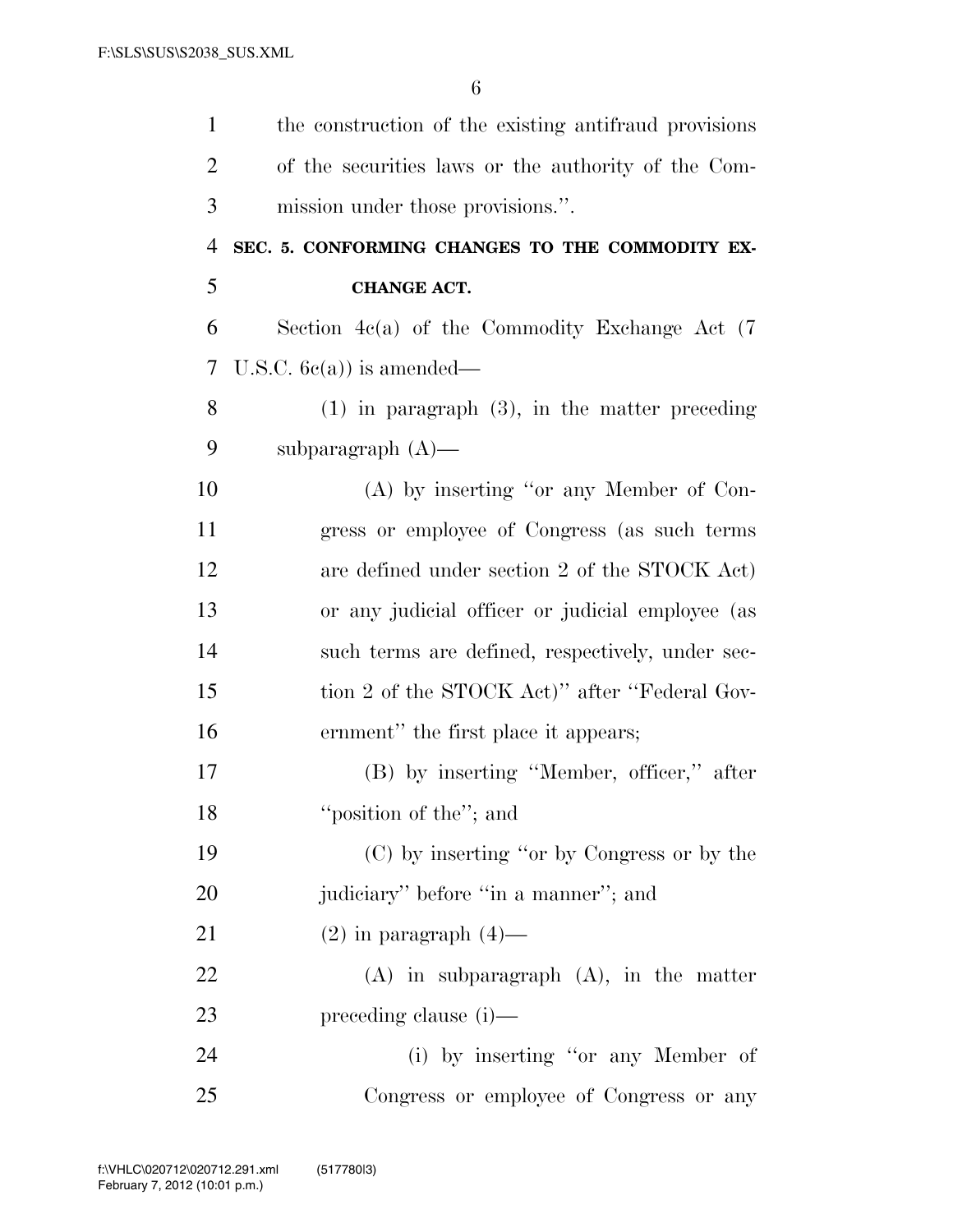| $\mathbf{1}$   | judicial officer or judicial employee" after    |
|----------------|-------------------------------------------------|
| $\overline{2}$ | "Federal Government" the first place it         |
| 3              | appears;                                        |
| $\overline{4}$ | (ii) by inserting "Member, officer,"            |
| 5              | after "position of the"; and                    |
| 6              | (iii) by inserting "or by Congress or           |
| $\overline{7}$ | by the judiciary" before "in a manner";         |
| 8              | $(B)$ in subparagraph $(B)$ , in the matter     |
| 9              | preceding clause (i), by inserting "or any Mem- |
| 10             | ber of Congress or employee of Congress or any  |
| 11             | judicial officer or judicial employee" after    |
| 12             | "Federal Government"; and                       |
| 13             | $(C)$ in subparagraph $(C)$ —                   |
| 14             | (i) in the matter preceding clause (i),         |
| 15             | by inserting "or by Congress or by the ju-      |
| 16             | $\alpha$ diciary''—                             |
| 17             | $(I)$ before "that may affect"; and             |
| 18             | $(II)$ before "in a manner"; and                |
| 19             | (ii) in clause (iii), by inserting "to          |
| 20             | Congress, any Member of Congress, any           |
| 21             | employee of Congress, any judicial officer,     |
| 22             | or any judicial employee," after "Federal"      |
| 23             | Government,".                                   |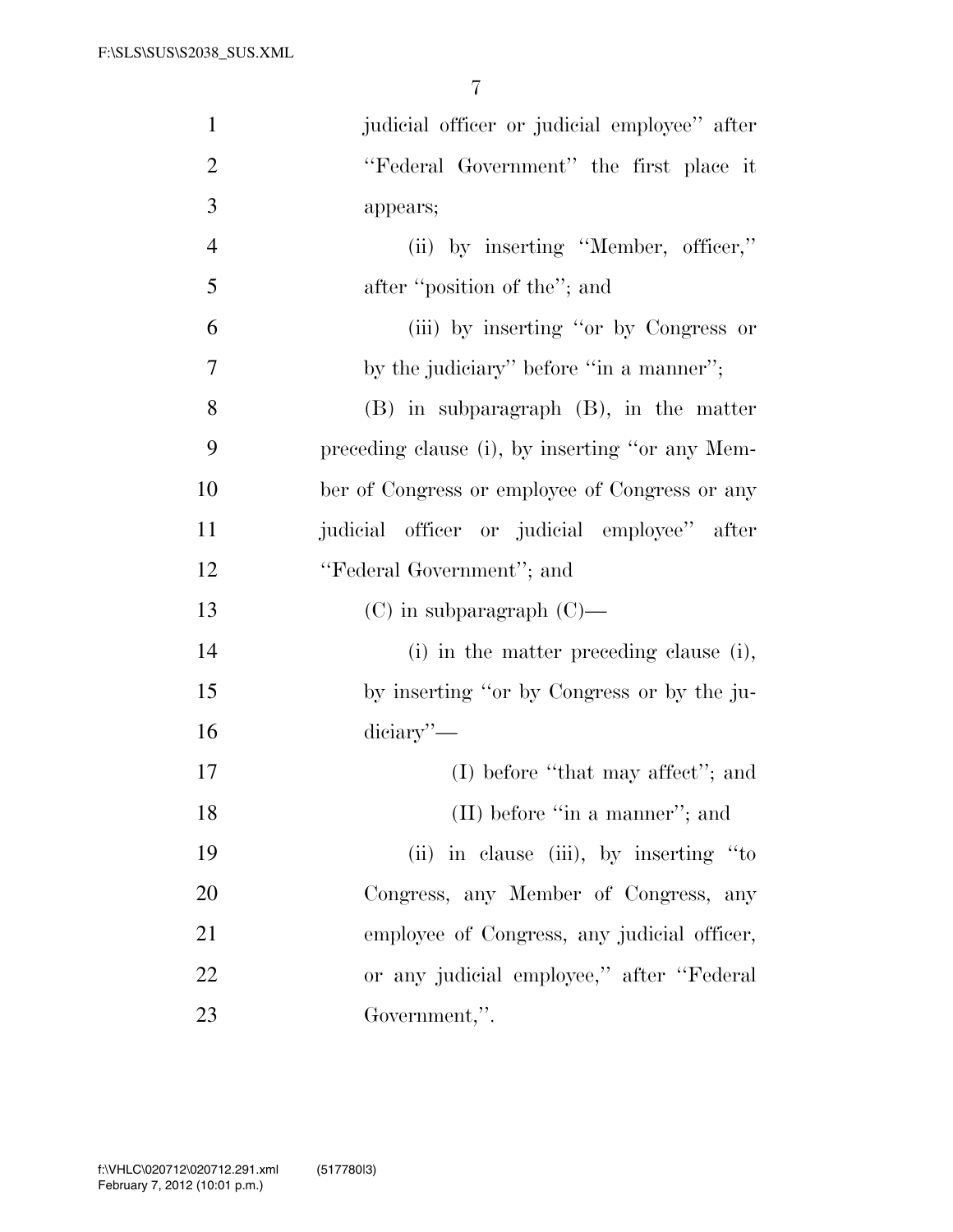## **SEC. 6. PROMPT REPORTING OF FINANCIAL TRANS-ACTIONS.**

 (a) REPORTING REQUIREMENT.—Section 103 of the Ethics in Government Act of 1978 (5 U.S.C. App. 103) is amended by adding at the end the following subsection: ''(l) Not later than 30 days after receiving notifica- tion of any transaction required to be reported under sec-8 tion  $102(a)(5)(B)$ , but in no case later than 45 days after such transaction, the following persons, if required to file a report under any subsection of section 101, subject to any waivers and exclusions, shall file a report of the trans-action:

13 '(1) The President.

14 ''(2) The Vice President.

 ''(3) Each officer or employee in the executive branch, including a special Government employee as defined in section 202 of title 18, United States Code, who occupies a position classified above GS– 15 of the General Schedule or, in the case of posi- tions not under the General Schedule, for which the 21 rate of basic pay is equal to or greater than 120 per- cent of the minimum rate of basic pay payable for GS–15 of the General Schedule; each member of a uniformed service whose pay grade is at or in excess of O–7 under section 201 of title 37, United States Code; and each officer or employee in any other po-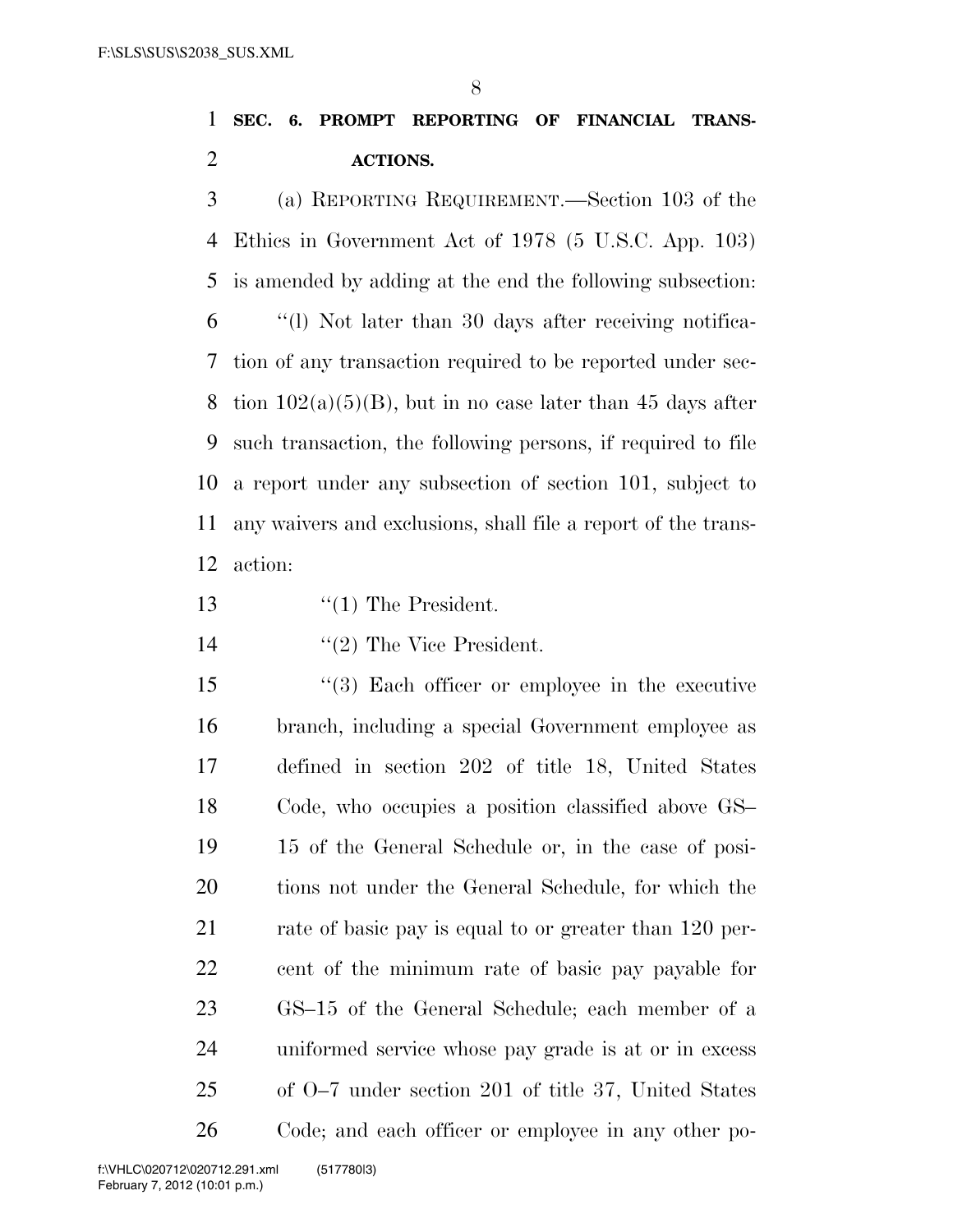| sition determined by the Director of the Office of |
|----------------------------------------------------|
| Government Ethics to be of equal classification.   |

3 (4) Each employee appointed pursuant to sec-tion 3105 of title 5, United States Code.

 ''(5) Any employee not described in paragraph (3) who is in a position in the executive branch which is excepted from the competitive service by reason of being of a confidential or policymaking character, except that the Director of the Office of Government Ethics may, by regulation, exclude from the application of this paragraph any individual, or group of individuals, who are in such positions, but only in cases in which the Director determines such exclusion would not affect adversely the integrity of the Government or the public's confidence in the in-tegrity of the Government;

17 ''(6) The Postmaster General, the Deputy Post- master General, each Governor of the Board of Gov- ernors of the United States Postal Service and each officer or employee of the United States Postal Serv- ice or Postal Regulatory Commission who occupies a position for which the rate of basic pay is equal to or greater than 120 percent of the minimum rate of basic pay payable for GS–15 of the General Sched-ule.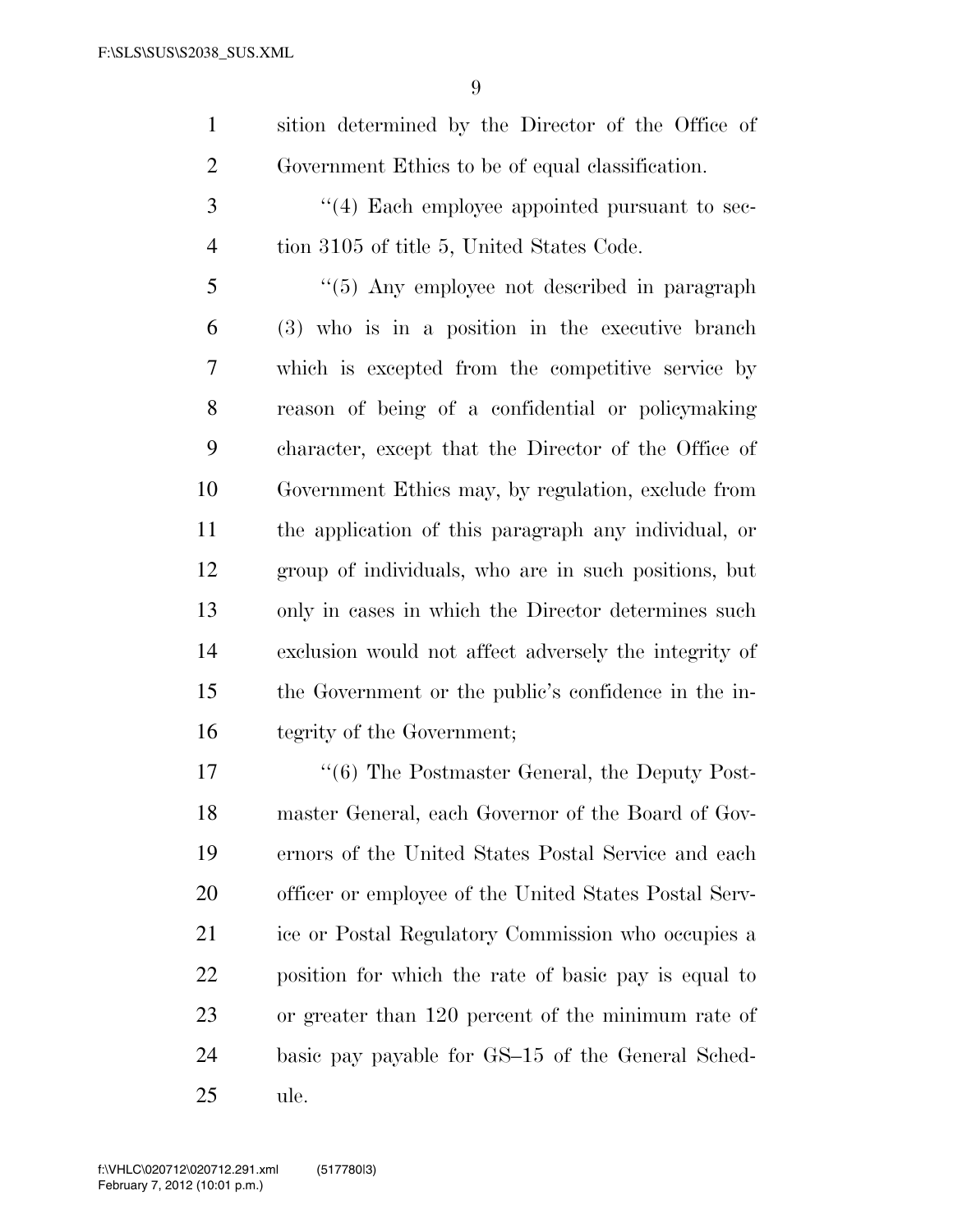| $\mathbf{1}$   | "(7) The Director of the Office of Government              |
|----------------|------------------------------------------------------------|
| $\overline{2}$ | Ethics and each designated agency ethics official.         |
| 3              | "(8) Any civilian employee not described in                |
| $\overline{4}$ | paragraph $(3)$ , employed in the Executive Office of      |
| 5              | the President (other than a special government em-         |
| 6              | ployee) who holds a commission of appointment from         |
| 7              | the President.                                             |
| 8              | $\lq(9)$ A Member of Congress, as defined under            |
| 9              | section $109(12)$ .                                        |
| 10             | $\lq(10)$ An officer or employee of the Congress,          |
| 11             | as defined under section $109(13)$ .".                     |
| 12             | (b) EFFECTIVE DATE.—The amendment made by                  |
| 13             | subsection (a) shall apply to transactions occurring on or |
| 14             | after the date that is 90 days after the date of enactment |
| 15             | of this Act.                                               |
| 16             | SEC. 7. REPORT ON POLITICAL INTELLIGENCE ACTIVITIES.       |
| 17             | (a) REPORT.—                                               |
| 18             | (1) IN GENERAL.—Not later than 12 months                   |
| 19             | after the date of enactment of this Act, the Comp-         |
| 20             | troller General of the United States, in consultation      |
| 21             | with the Congressional Research Service, shall sub-        |
| 22             | mit to the Committee on Homeland Security and              |
| 23             | Governmental Affairs of the Senate and the Com-            |
| 24             | mittee on Oversight and Government Reform and              |
| 25             | the Committee on the Judiciary of the House of             |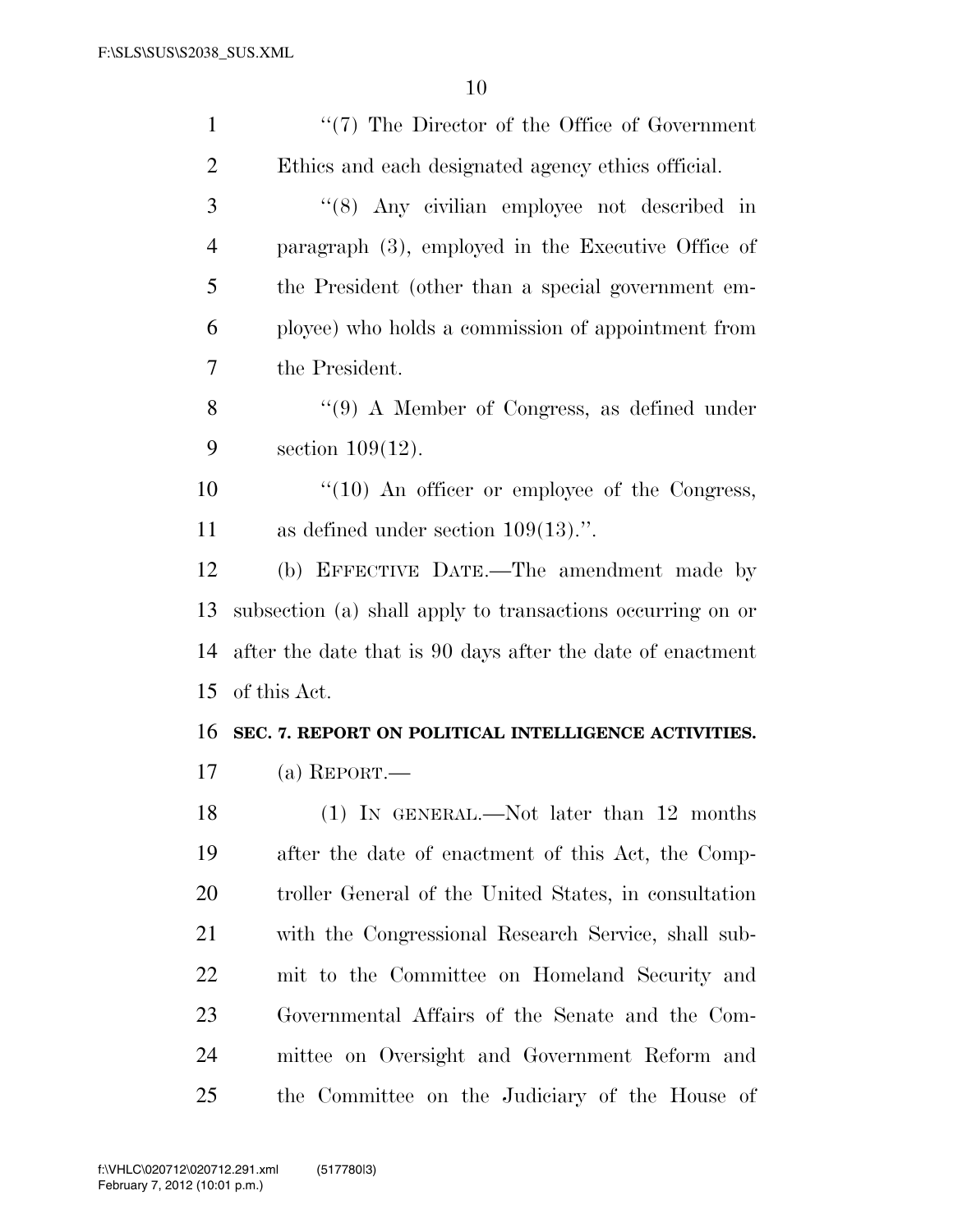| $\mathbf{1}$   | Representatives a report on the role of political intel-  |
|----------------|-----------------------------------------------------------|
| $\overline{2}$ | ligence in the financial markets.                         |
| 3              | (2) CONTENTS.—The report required by this                 |
| $\overline{4}$ | section shall include a discussion of—                    |
| 5              | (A) what is known about the prevalence of                 |
| 6              | the sale of political intelligence and the extent         |
| 7              | to which investors rely on such information;              |
| 8              | (B) what is known about the effect that                   |
| 9              | the sale of political intelligence may have on the        |
| 10             | financial markets;                                        |
| 11             | (C) the extent to which information which                 |
| 12             | is being sold would be considered nonpublic in-           |
| 13             | formation;                                                |
| 14             | (D) the legal and ethical issues that may                 |
| 15             | be raised by the sale of political intelligence;          |
| 16             | (E) any benefits from imposing disclosure                 |
| 17             | requirements on those who engage in political             |
| 18             | intelligence activities; and                              |
| 19             | (F) any legal and practical issues that may               |
| 20             | be raised by the imposition of disclosure re-             |
| 21             | quirements on those who engage in political in-           |
| 22             | telligence activities.                                    |
| 23             | (b) DEFINITION.—For purposes of this section, the         |
| 24             | term "political intelligence" shall mean information that |
| 25             | is—                                                       |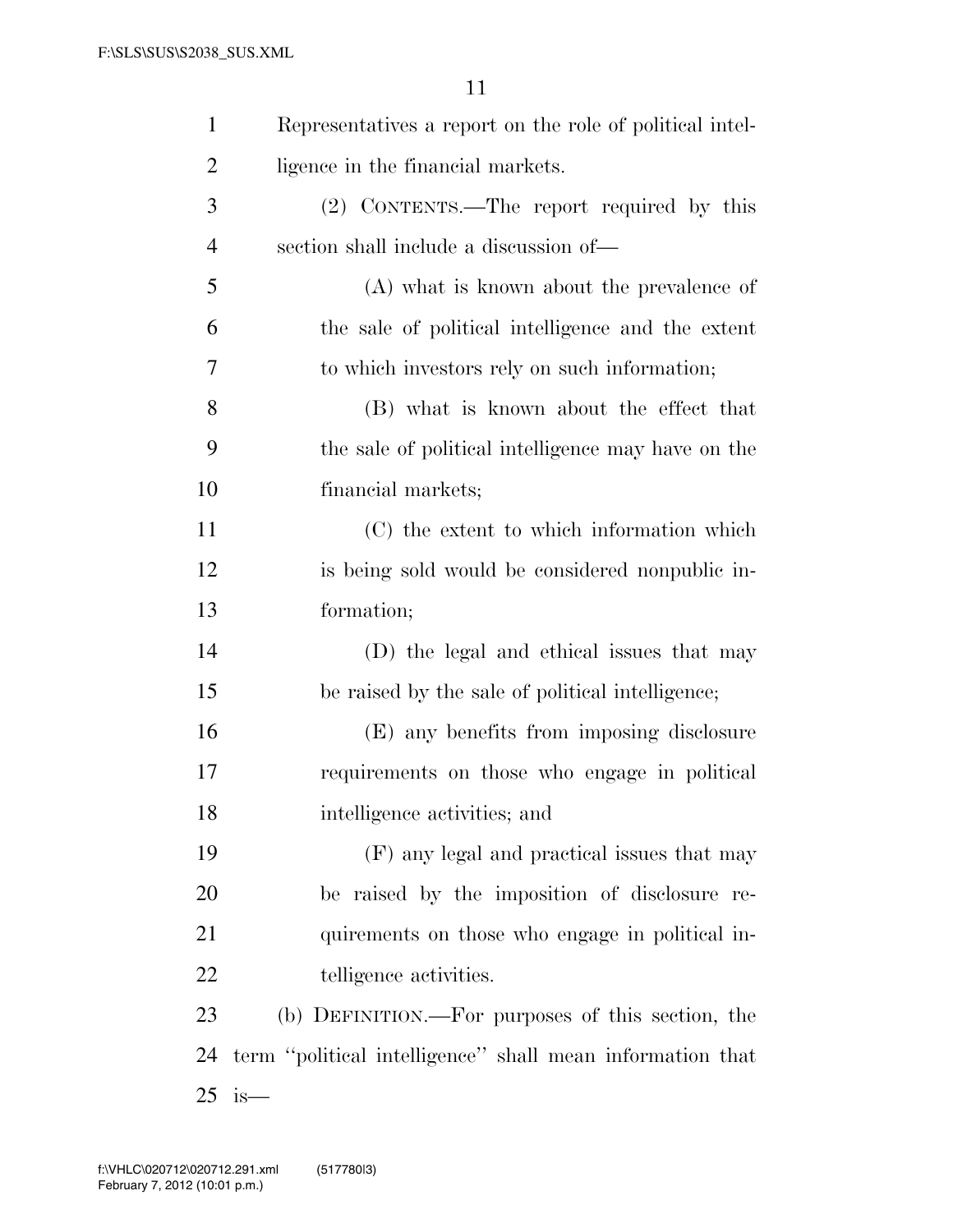| $\mathbf{1}$   | (1) derived by a person from direct communica-        |
|----------------|-------------------------------------------------------|
| $\overline{2}$ | tions with an executive branch employee, a Member     |
| 3              | of Congress, or an employee of Congress; and          |
| $\overline{4}$ | (2) provided in exchange for financial com-           |
| 5              | pensation to a client who intends, and who is known   |
| 6              | to intend, to use the information to inform invest-   |
| $\overline{7}$ | ment decisions.                                       |
| 8              | SEC. 8. PUBLIC FILING AND DISCLOSURE OF FINANCIAL     |
| 9              | DISCLOSURE FORMS OF MEMBERS OF CON-                   |
| 10             | GRESS AND CONGRESSIONAL STAFF.                        |
| 11             | (a) PUBLIC, ONLINE DISCLOSURE OF FINANCIAL            |
| 12             | DISCLOSURE FORMS OF MEMBERS OF CONGRESS AND           |
| 13             | CONGRESSIONAL STAFF.                                  |
| 14             | (1) IN GENERAL.—Not later than August 31,             |
| 15             | 2012, or 90 days after the date of enactment of this  |
| 16             | Act, whichever is later, the Secretary of the Senate  |
| 17             | and the Sergeant at Arms of the Senate, and the       |
| 18             | Clerk of the House of Representatives, shall ensure   |
| 19             | that financial disclosure forms filed by Members of   |
| 20             | Congress, candidates for Congress, and employees of   |
| 21             | Congress in calendar year 2012 and in subsequent      |
| 22             | years pursuant to title I of the Ethics in Govern-    |
| 23             | ment Act of 1978 are made available to the public     |
| 24             | on the respective official websites of the Senate and |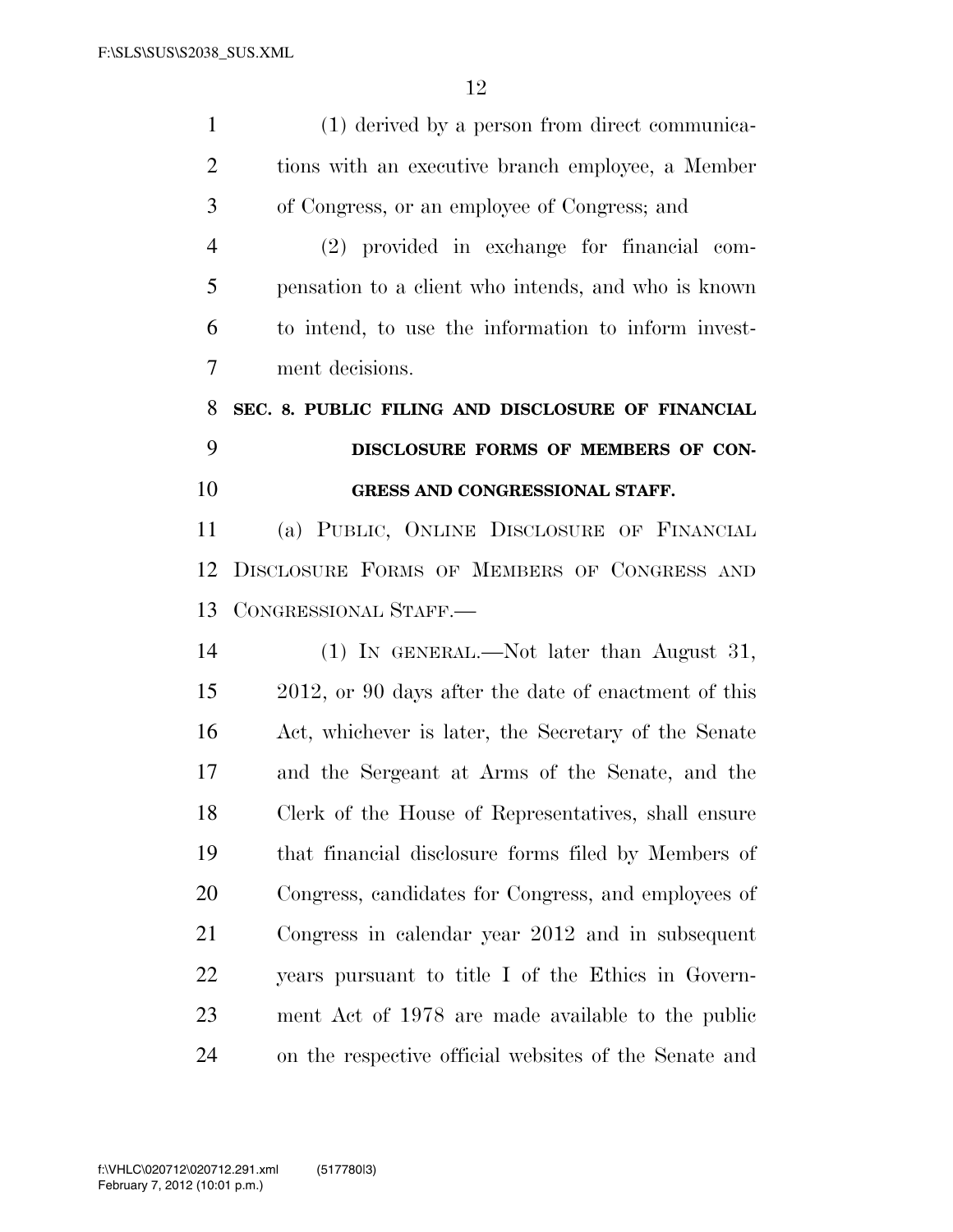| the House of Representatives not later than 30 days |
|-----------------------------------------------------|
| after such forms are filed.                         |

 (2) EXTENSIONS.—Notices of extension for fi- nancial disclosure shall be made available electroni- cally under this subsection along with its related dis-closure.

 (3) REPORTING TRANSACTIONS.—In the case of a transaction disclosure required by section 103(l) of the Ethics in Government Act of 1978, as added by this Act, such disclosure shall be filed not later than the date required by that section. Notices of exten- sion for transaction disclosure shall be made avail- able electronically under this subsection along with its related disclosure.

 (4) EXPIRATION.—The requirements of this subsection shall expire upon implementation of the public disclosure system established under subsection (b).

 (b) ELECTRONIC FILING AND ONLINE PUBLIC AVAILABILITY OF FINANCIAL DISCLOSURE FORMS OF MEMBERS OF CONGRESS, OFFICERS OF THE HOUSE AND SENATE, AND CONGRESSIONAL STAFF.—

 (1) IN GENERAL.—Subject to paragraph (6) and not later than 18 months after the date of en-actment of this Act, the Secretary of the Senate and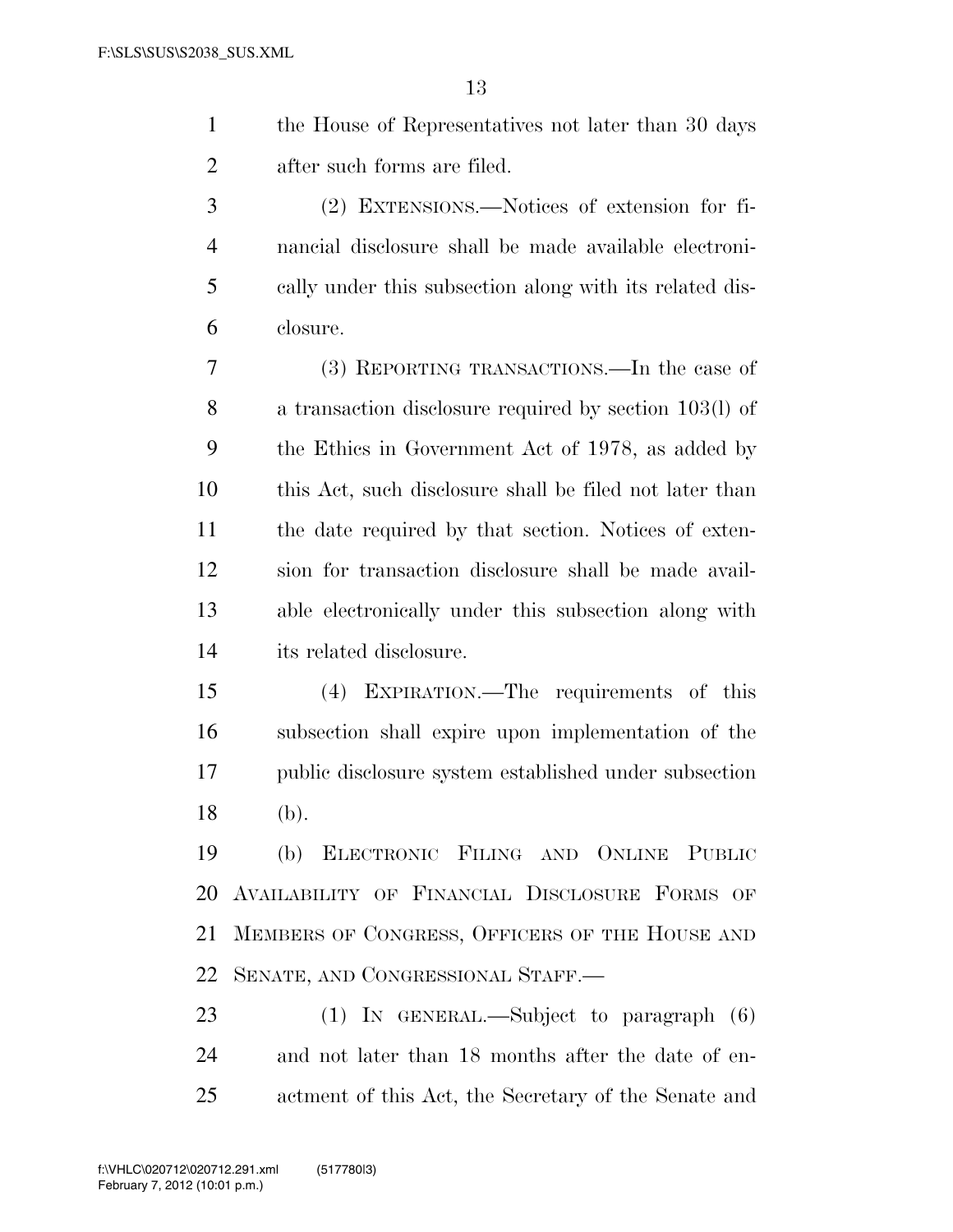the Sergeant at Arms of the Senate and the Clerk

| $\overline{2}$ | of the House of Representatives shall develop sys-    |
|----------------|-------------------------------------------------------|
| $\mathfrak{Z}$ | tems to enable—                                       |
| $\overline{4}$ | (A) electronic filing of reports received by          |
| 5              | them pursuant to section $103(h)(1)(A)$ of title      |
| 6              | I of the Ethics in Government Act of 1978; and        |
| 7              | (B) public access to financial disclosure re-         |
| 8              | ports filed by Members of Congress, candidates        |
| 9              | for Congress, and employees of Congress, as           |
| 10             | well as reports of a transaction disclosure re-       |
| 11             | quired by section $103(1)$ of the Ethics in Gov-      |
| 12             | ernment Act of 1978, as added by this Act, no-        |
| 13             | tices of extensions, amendments, and blind            |
| 14             | trusts, pursuant to title I of the Ethics in Gov-     |
| 15             | ernment Act of 1978, through databases that—          |
| 16             | maintained on the official<br>(i)<br>are              |
| 17             | websites of the House of Representatives              |
| 18             | and the Senate; and                                   |
| 19             | (ii) allow the public to search, sort,                |
| 20             | and download data contained in the re-                |
| 21             | ports.                                                |
| 22             | (2) LOGIN.—No login shall be required to              |
| 23             | search or sort the data contained in the reports      |
| 24             | made available by this subsection. A login protocol   |
| 25             | with the name of the user shall be utilized by a per- |
|                |                                                       |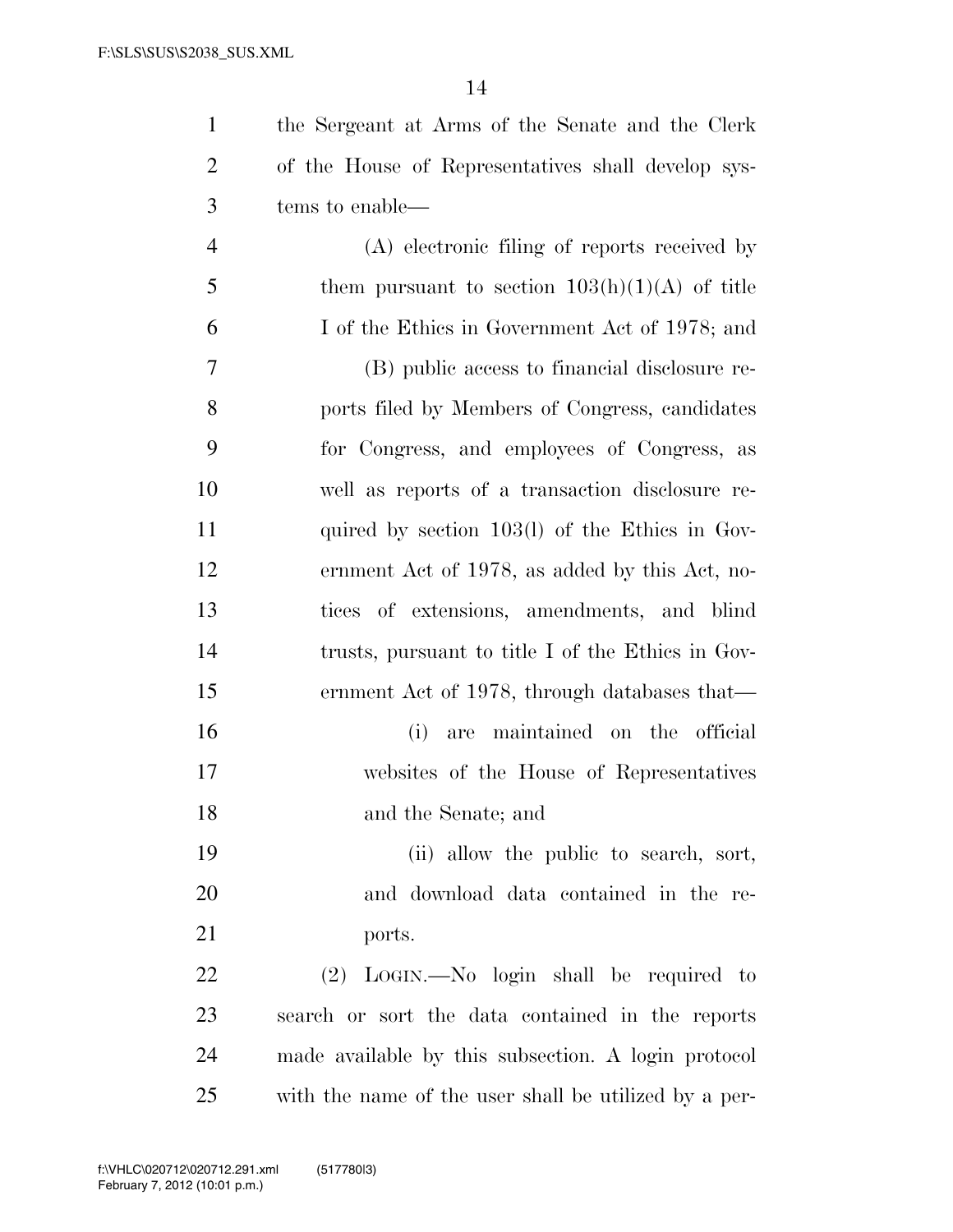son downloading data contained in the reports. For purposes of filings under this section, section 105(b)(2) of the Ethics in Government Act of 1978 does not apply.

 (3) PUBLIC AVAILABILITY.—Pursuant to sec-6 tion  $105(b)(1)$  of the Ethics in Government Act of 1978, electronic availability on the official websites of the Senate and the House of Representatives under this subsection shall be deemed to have met the public availability requirement.

 (4) FILERS COVERED.—Individuals required under the Ethics in Government Act of 1978 or the Senate Rules to file financial disclosure reports with the Secretary of the Senate or the Clerk of the House of Representatives shall file reports electroni- cally using the systems developed by the Secretary of the Senate, the Sergeant at Arms of the Senate, and the Clerk of the House of Representatives.

 (5) EXTENSIONS.—Notices of extension for fi- nancial disclosure shall be made available electroni- cally under this subsection along with its related dis-closure.

 (6) ADDITIONAL TIME.—The requirements of this subsection may be implemented after the date provided in paragraph (1) if the Secretary of the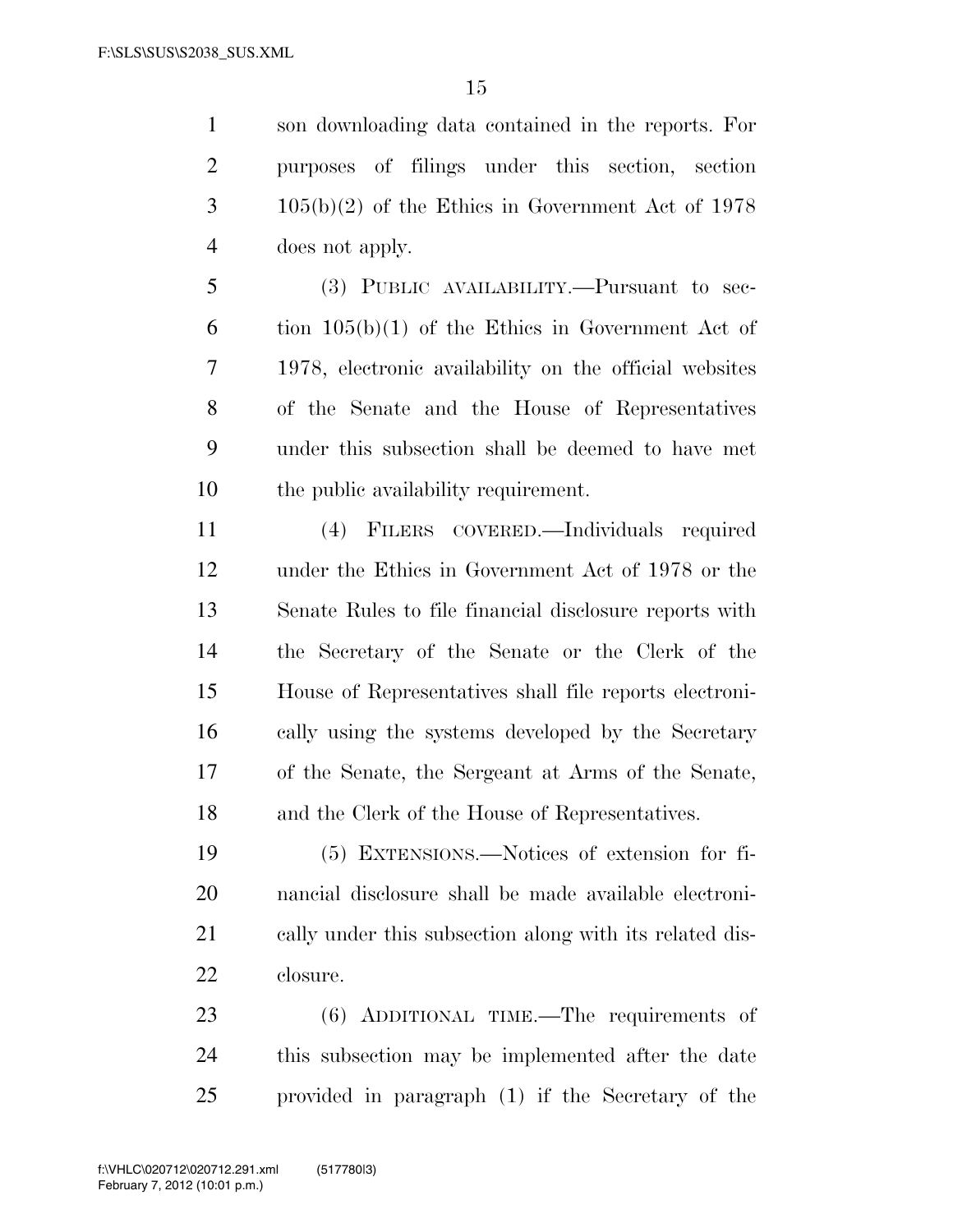Senate or the Clerk of the House of Representatives identifies in writing to relevant congressional com- mittees the additional time needed for such imple-mentation.

 (c) RECORDKEEPING.—Section 105(d) of the Ethics 6 in Government Act of 1978  $(5 \text{ U.S.C. App. 105(d)})$  is amended to read as follows:

 $\langle G'(d)(1)$  Any report filed with or transmitted to an agency or supervising ethics office or to the Clerk of the House of Representatives or the Secretary of the Senate pursuant to this title shall be retained by such agency or office or by the Clerk of the House of Representatives or the Secretary of the Senate, as the case may be.

 ''(2) Such report shall be made available to the pub-lic—

 ''(A) in the case of a Member of Congress until a date that is 6 years from the date the individual ceases to be a Member of Congress; and

19  $\langle$   $\langle$  (B) in the case of all other reports filed pursu- ant to this title, for a period of 6 years after receipt of the report.

 $\frac{1}{2}$  (3) After the relevant time period identified under paragraph (2), the report shall be destroyed unless needed in an ongoing investigation, except that in the case of an individual who filed the report pursuant to section 101(b)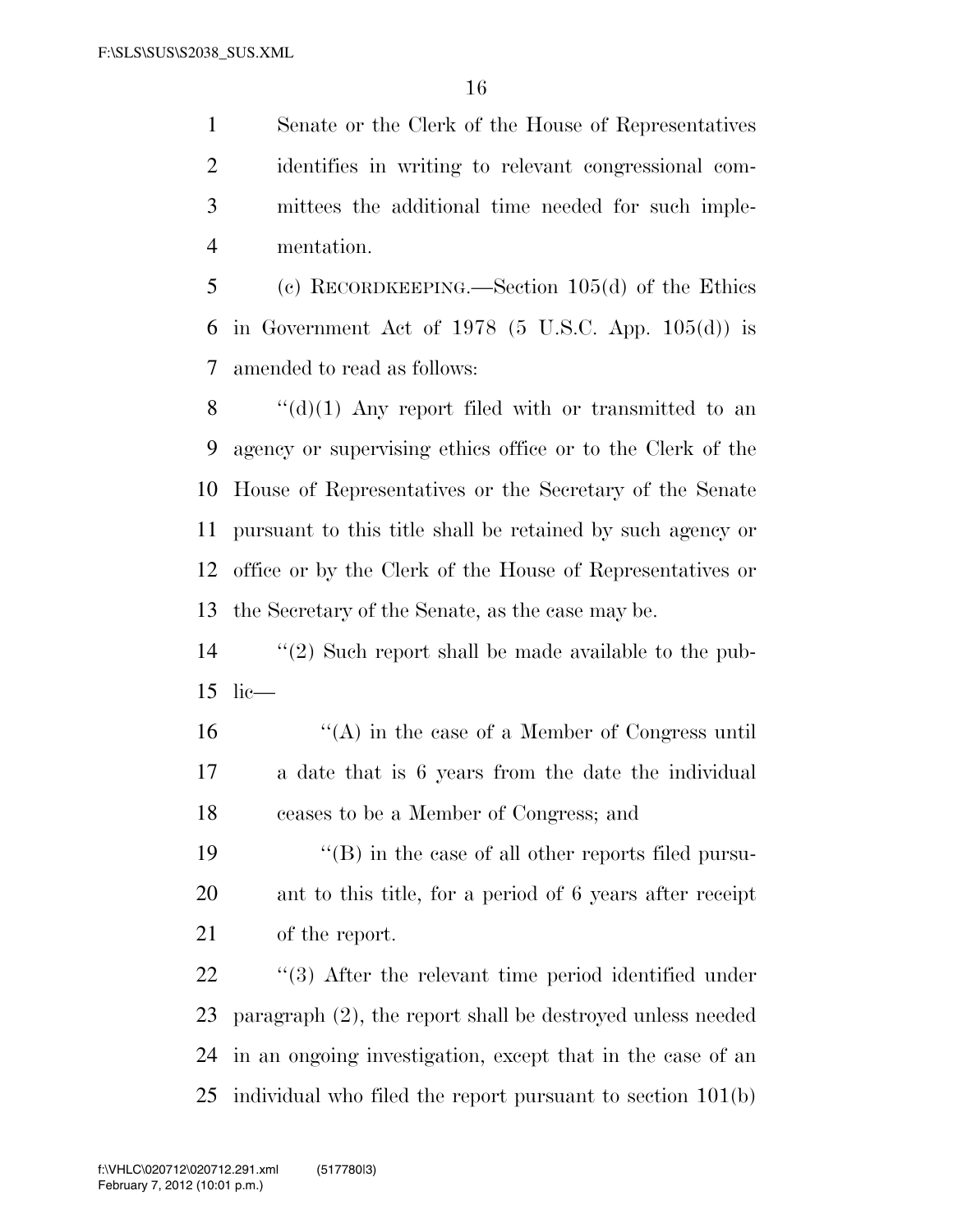and was not subsequently confirmed by the Senate, or who filed the report pursuant to section 101(c) and was not subsequently elected, such reports shall be destroyed 1 year after the individual either is no longer under consid- eration by the Senate or is no longer a candidate for nomi- nation or election to the Office of President, Vice Presi- dent, or as a Member of Congress, unless needed in an ongoing investigation or inquiry.''.

### **SEC. 9. OTHER FEDERAL OFFICIALS.**

 (a) PROHIBITION OF THE USE OF NONPUBLIC IN-FORMATION FOR PRIVATE PROFIT.—

12 (1) EXECUTIVE BRANCH EMPLOYEES.—The Of- fice of Government Ethics shall issue such interpre- tive guidance of the relevant Federal ethics statutes and regulations, including the Standards of Ethical Conduct for executive branch employees, related to use of nonpublic information, as necessary to clarify that no executive branch employee may use non- public information derived from such person's posi- tion as an executive branch employee or gained from the performance of such person's official responsibil-ities as a means for making a private profit.

 (2) JUDICIAL OFFICERS.—The Judicial Con- ference of the United States shall issue such inter-pretive guidance of the relevant ethics rules applica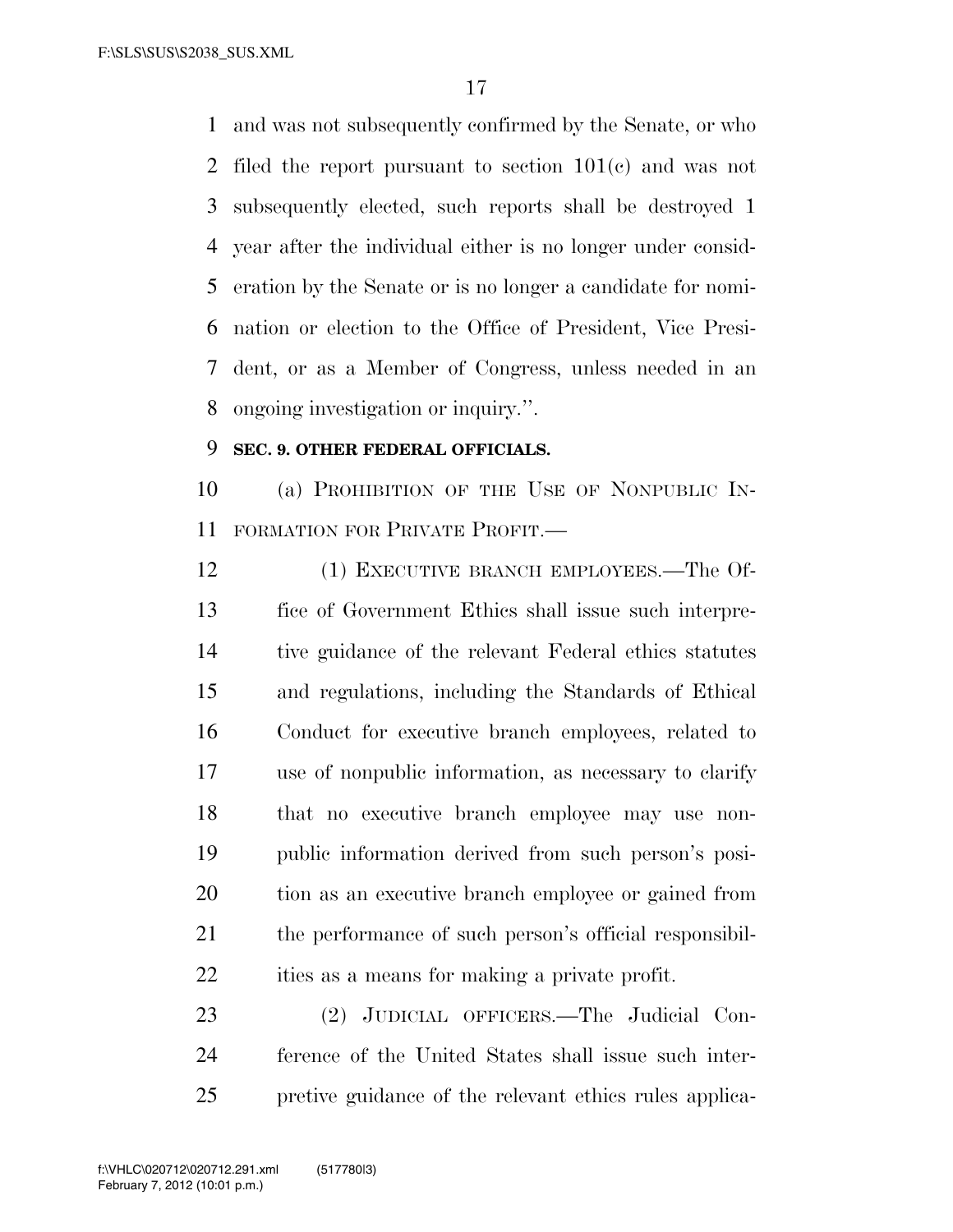ble to Federal judges, including the Code of Conduct for United States Judges, as necessary to clarify that no judicial officer may use nonpublic informa- tion derived from such person's position as a judicial officer or gained from the performance of such per- son's official responsibilities as a means for making a private profit.

 (3) JUDICIAL EMPLOYEES.—The Judicial Con- ference of the United States shall issue such inter- pretive guidance of the relevant ethics rules applica- ble to judicial employees as necessary to clarify that no judicial employee may use nonpublic information derived from such person's position as a judicial em- ployee or gained from the performance of such per- son's official responsibilities as a means for making a private profit.

(b) APPLICATION OF INSIDER TRADING LAWS.—

18 (1) AFFIRMATION OF NON-EXEMPTION. Exec- utive branch employees, judicial officers, and judicial employees are not exempt from the insider trading prohibitions arising under the securities laws, includ- ing section 10(b) of the Securities Exchange Act of 1934 and Rule 10b–5 thereunder.

(2) DUTY.—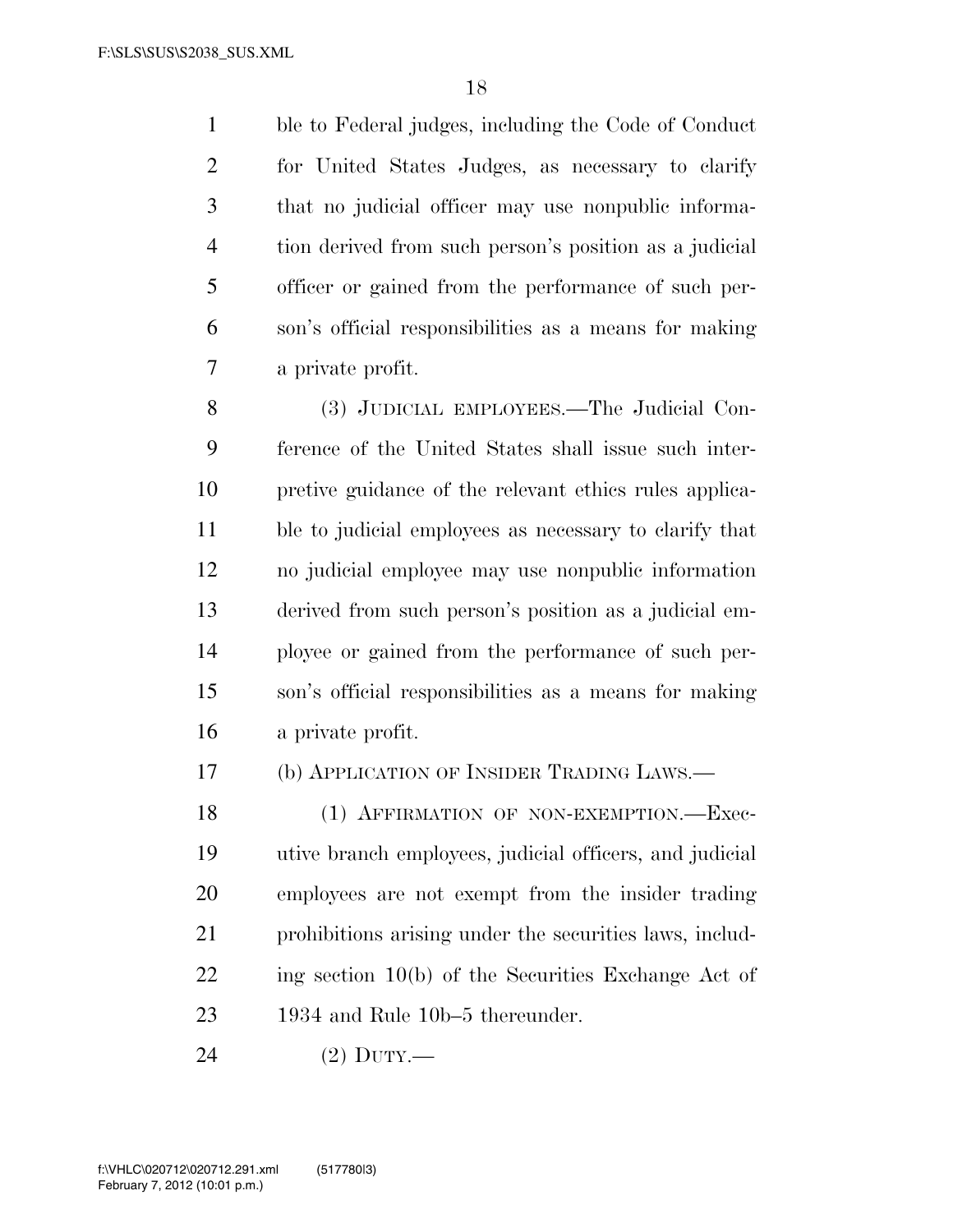| $\mathbf{1}$   | PURPOSE.—The purpose of the<br>(A)                        |
|----------------|-----------------------------------------------------------|
| $\overline{2}$ | amendment made by this paragraph is to affirm             |
| 3              | a duty arising from a relationship of trust and           |
| $\overline{4}$ | confidence owed by each executive branch em-              |
| 5              | ployee, judicial officer, and judicial employee.          |
| 6              | (B) AMENDMENT.—Section 21A of the Se-                     |
| 7              | curities Exchange Act of 1934 (15 U.S.C. 78u-             |
| 8              | 1), as amended by this Act, is amended by add-            |
| 9              | ing at the end the following:                             |
| 10             | "(h) DUTY OF OTHER FEDERAL OFFICIALS.-                    |
| 11             | " $(1)$ In GENERAL.—For purposes of the insider           |
| 12             | trading prohibitions arising under the securities         |
| 13             | laws, including section $10(b)$ , and Rule $10b-5$ there- |
| 14             | under, each executive branch employee, each judicial      |
| 15             | officer, and each judicial employee owes a duty aris-     |
| 16             | ing from a relationship of trust and confidence to        |
| 17             | the United States Government and the citizens of          |
| 18             | the United States with respect to material, non-          |
| 19             | public information derived from such person's posi-       |
| <b>20</b>      | tion as an executive branch employee, judicial offi-      |
| 21             | cer, or judicial employee or gained from the perform-     |
| 22             | ance of such person's official responsibilities.          |
| 23             | "(2) DEFINITIONS.—In this subsection—                     |
| 24             | $\lq\lq (A)$<br>the term 'executive<br>branch<br>em-      |
| 25             | $\n  player —\n$                                          |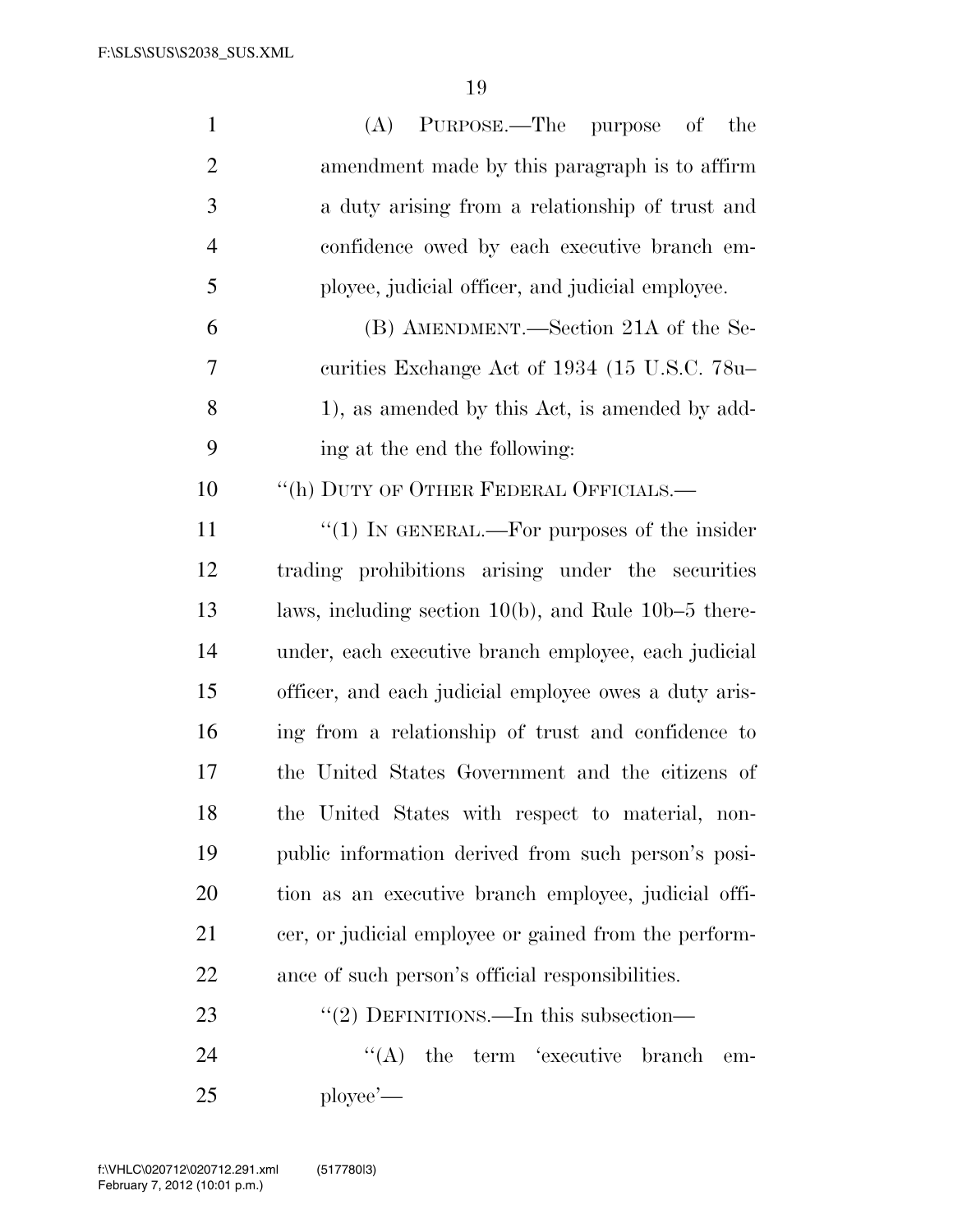| $\mathbf{1}$   | "(i) has the meaning given the term                   |
|----------------|-------------------------------------------------------|
| $\overline{2}$ | 'employee' under section 2105 of title 5,             |
| 3              | United States Code;                                   |
| $\overline{4}$ | $``(ii)$ includes—                                    |
| 5              | $\lq\lq$ (I) the President;                           |
| 6              | "(II) the Vice President; and                         |
| 7              | "(III) an employee of the United                      |
| 8              | States Postal Service or the Postal                   |
| 9              | Regulatory Commission;                                |
| 10             | "(B) the term 'judicial employee' has the             |
| 11             | meaning given that term in section $109(8)$ of        |
| 12             | the Ethics in Government Act of 1978 (5               |
| 13             | U.S.C. App. $109(8)$ ; and                            |
| 14             | "(C) the term 'judicial officer' has the              |
| 15             | meaning given that term under section $109(10)$       |
| 16             | of the Ethics in Government Act of 1978 (5            |
| 17             | U.S.C. App. $109(10)$ ).                              |
| 18             | $\lq(3)$ RULE OF CONSTRUCTION.—Nothing in             |
| 19             | this subsection shall be construed to impair or limit |
| 20             | the construction of the existing antifraud provisions |
| 21             | of the securities laws or the authority of the Com-   |
| 22             | mission under those provisions.".                     |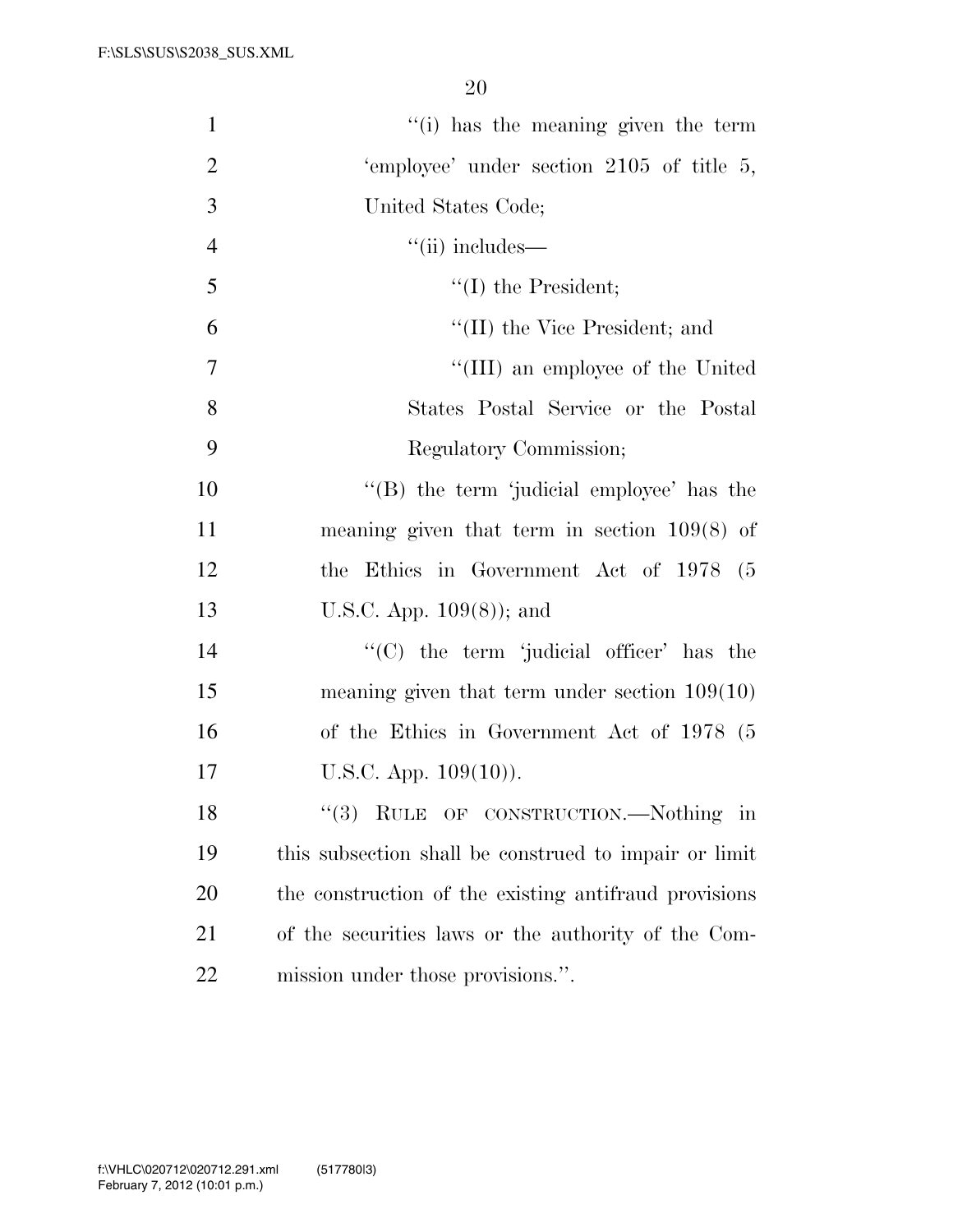### **SEC. 10. RULE OF CONSTRUCTION.**

 Nothing in this Act, the amendments made by this Act, or the interpretive guidance to be issued pursuant to sections 3 and 9 of this Act, shall be construed to—

 (1) impair or limit the construction of the anti- fraud provisions of the securities laws or the Com- modity Exchange Act or the authority of the Securi- ties and Exchange Commission or the Commodity Futures Trading Commission under those provi-sions;

 (2) be in derogation of the obligations, duties, and functions of a Member of Congress, an employee of Congress, an executive branch employee, a judi- cial officer, or a judicial employee, arising from such person's official position; or

 (3) be in derogation of existing laws, regula- tions, or ethical obligations governing Members of Congress, employees of Congress, executive branch employees, judicial officers, or judicial employees.

#### **SEC. 11. EXECUTIVE BRANCH REPORTING.**

(a) EXECUTIVE BRANCH REPORTING.—

22 (1) IN GENERAL.—Not later than August 31, 23 2012, or 90 days after the date of enactment of this Act, whichever is later, the President shall ensure that financial disclosure forms filed pursuant to title I of the Ethics in Government Act of 1978 (5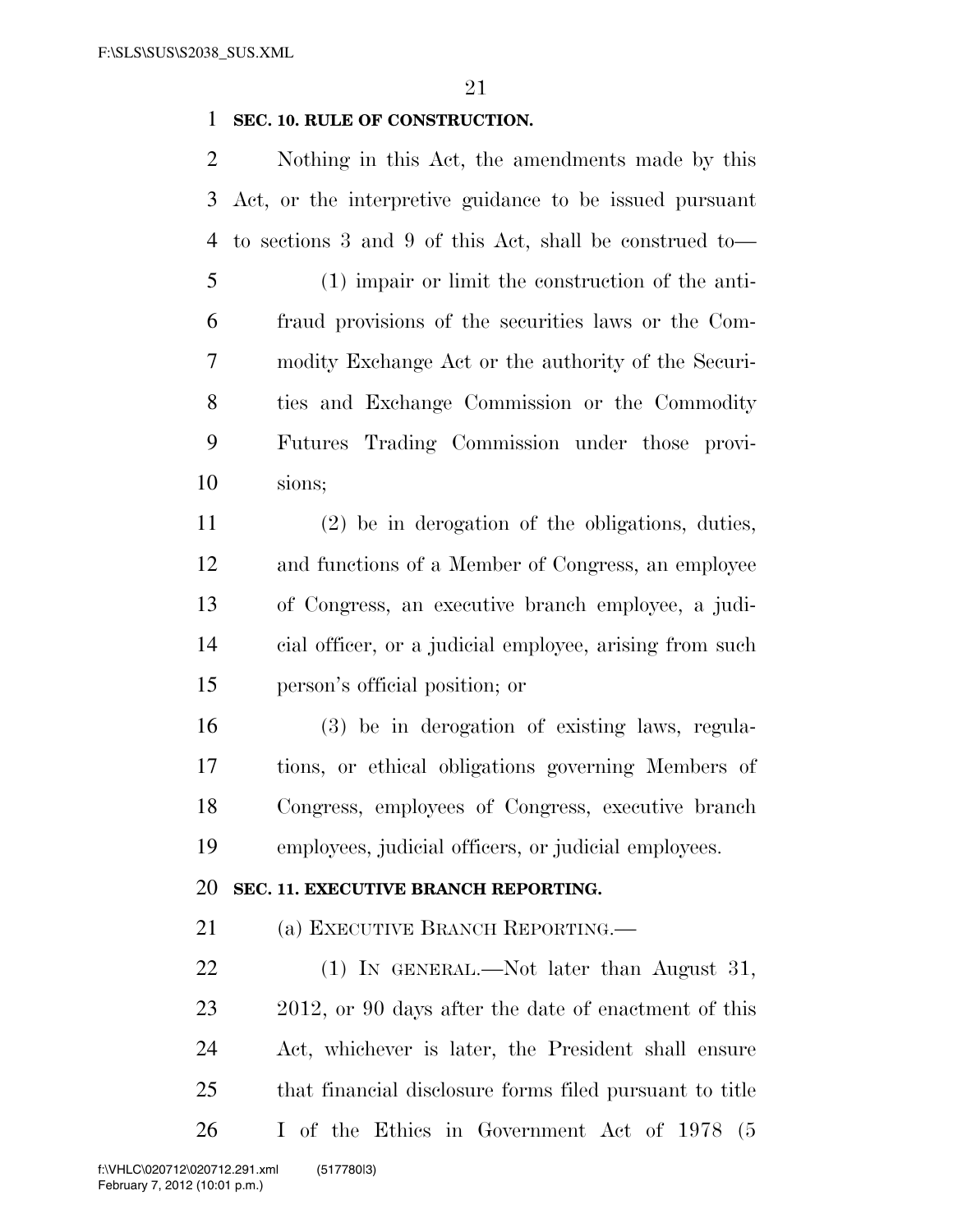| $\mathbf{1}$   | U.S.C. App. 101 et seq.), in calendar year 2012 and     |
|----------------|---------------------------------------------------------|
| $\overline{2}$ | in subsequent years, by executive branch employees      |
| 3              | specified in section 101 of that Act are made avail-    |
| $\overline{4}$ | able to the public on the official websites of the re-  |
| 5              | spective executive branch agencies not later than 30    |
| 6              | days after such forms are filed.                        |
| 7              | (2) EXTENSIONS.—Notices of extension for fi-            |
| 8              | nancial disclosure shall be made available electroni-   |
| 9              | cally along with the related disclosure.                |
| 10             | (3) REPORTING TRANSACTIONS.—In the case of              |
| 11             | a transaction disclosure required by section 103(l) of  |
| 12             | the Ethics in Government Act of 1978, as added by       |
| 13             | this Act, such disclosure shall be filed not later than |
| 14             | the date required by that section. Notices of exten-    |
| 15             | sion for transaction disclosure shall be made avail-    |
| 16             | able electronically under this subsection along with    |
| 17             | its related disclosure.                                 |
| 18             | (4) EXPIRATION.—The requirements of this                |
| 19             | subsection shall expire upon implementation of the      |
| 20             | public disclosure system established under subsection   |
| 21             | (b).                                                    |
| 22             | (b) ELECTRONIC FILING AND ONLINE PUBLIC                 |
| 23             | AVAILABILITY OF FINANCIAL DISCLOSURE FORMS OF           |
| 24             | CERTAIN EXECUTIVE BRANCH EMPLOYEES.-                    |
|                |                                                         |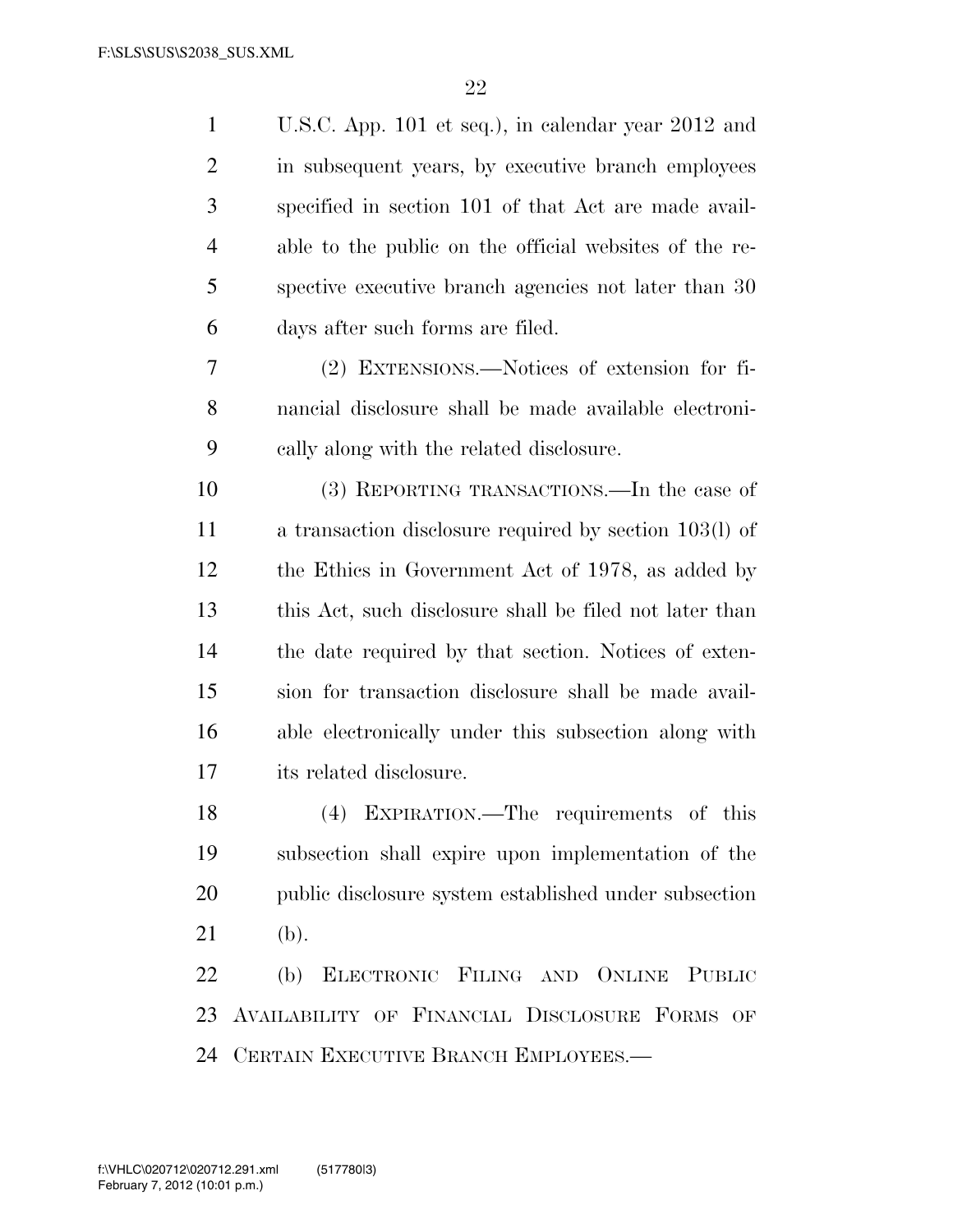| $\mathbf{1}$   | $(1)$ IN GENERAL.—Subject to paragraph $(6)$ ,               |
|----------------|--------------------------------------------------------------|
| $\overline{2}$ | and not later than 18 months after the date of en-           |
| 3              | actment of this Act, the President, acting through           |
| 4              | the Director of the Office of Government Ethics,             |
| 5              | shall develop systems to enable—                             |
| 6              | (A) electronic filing of reports required by                 |
| 7              | section 103 of the Ethics in Government Act of               |
| 8              | 1978 (5 U.S.C. App. 103), other than sub-                    |
| 9              | section (h) of such section; and                             |
| 10             | (B) public access to financial disclosure re-                |
| 11             | ports filed by executive branch employees re-                |
| 12             | quired to file under section 101 of that $Act(5)$            |
| 13             | U.S.C. App. 101), as well as reports of a trans-             |
| 14             | action disclosure required by section 103(l) of              |
| 15             | that Act, as added by this Act, notices of exten-            |
| 16             | sions, amendments, and blind trusts, pursuant                |
| 17             | to title I of that Act, through databases that—              |
| 18             | (i) are maintained on the official                           |
| 19             | website of the Office of Government Eth-                     |
| 20             | ics; and                                                     |
| 21             | (ii) allow the public to search, sort,                       |
| 22             | and download data contained in the re-                       |
| 23             | ports.                                                       |
| 24             | $(2)$ LOGIN. $\longrightarrow$ No login shall be required to |
| 25             | search or sort the data contained in the reports             |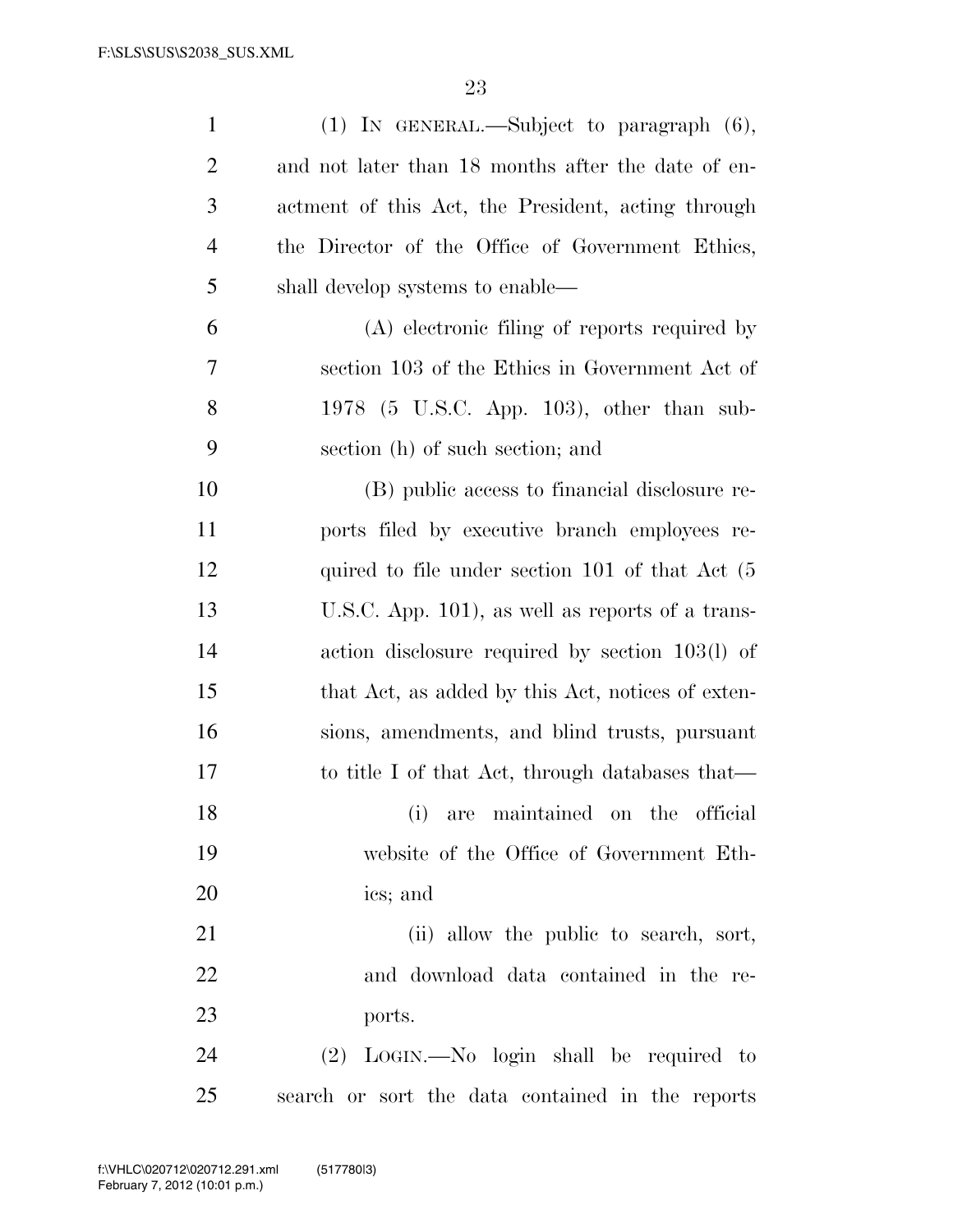| $\mathbf{1}$   | made available by this subsection. A login protocol     |
|----------------|---------------------------------------------------------|
| $\overline{2}$ | with the name of the user shall be utilized by a per-   |
| 3              | son downloading data contained in the reports. For      |
| $\overline{4}$ | purposes of filings under this section, section         |
| 5              | $105(b)(2)$ of the Ethics in Government Act of 1978     |
| 6              | $(5 \text{ U.S.C. App. 105(b)(2)})$ does not apply.     |
| 7              | (3) PUBLIC AVAILABILITY.—Pursuant to sec-               |
| 8              | tion $105(b)(1)$ of the Ethics in Government Act of     |
| 9              | 1978 (5 U.S.C. App. $105(b)(1)$ ), electronic avail-    |
| 10             | ability on the official website of the Office of Gov-   |
| 11             | ernment Ethics under this subsection shall be           |
| 12             | deemed to have met the public availability require-     |
|                |                                                         |
| 13             | ment.                                                   |
| 14             | (4) FILERS COVERED.—Executive branch em-                |
| 15             | ployees required under title I of the Ethics in Gov-    |
| 16             | ernment Act of 1978 to file financial disclosure re-    |
| 17             | ports shall file the reports electronically with their  |
| 18             | supervising ethics office.                              |
| 19             | (5) EXTENSIONS.—Notices of extension for fi-            |
| 20             | nancial disclosure shall be made available electroni-   |
| 21             | cally under this subsection along with its related dis- |
| 22             | closure.                                                |
| 23             | $(6)$ ADDITIONAL TIME.—The requirements of              |

provided in paragraph (1) if the Director of the Of-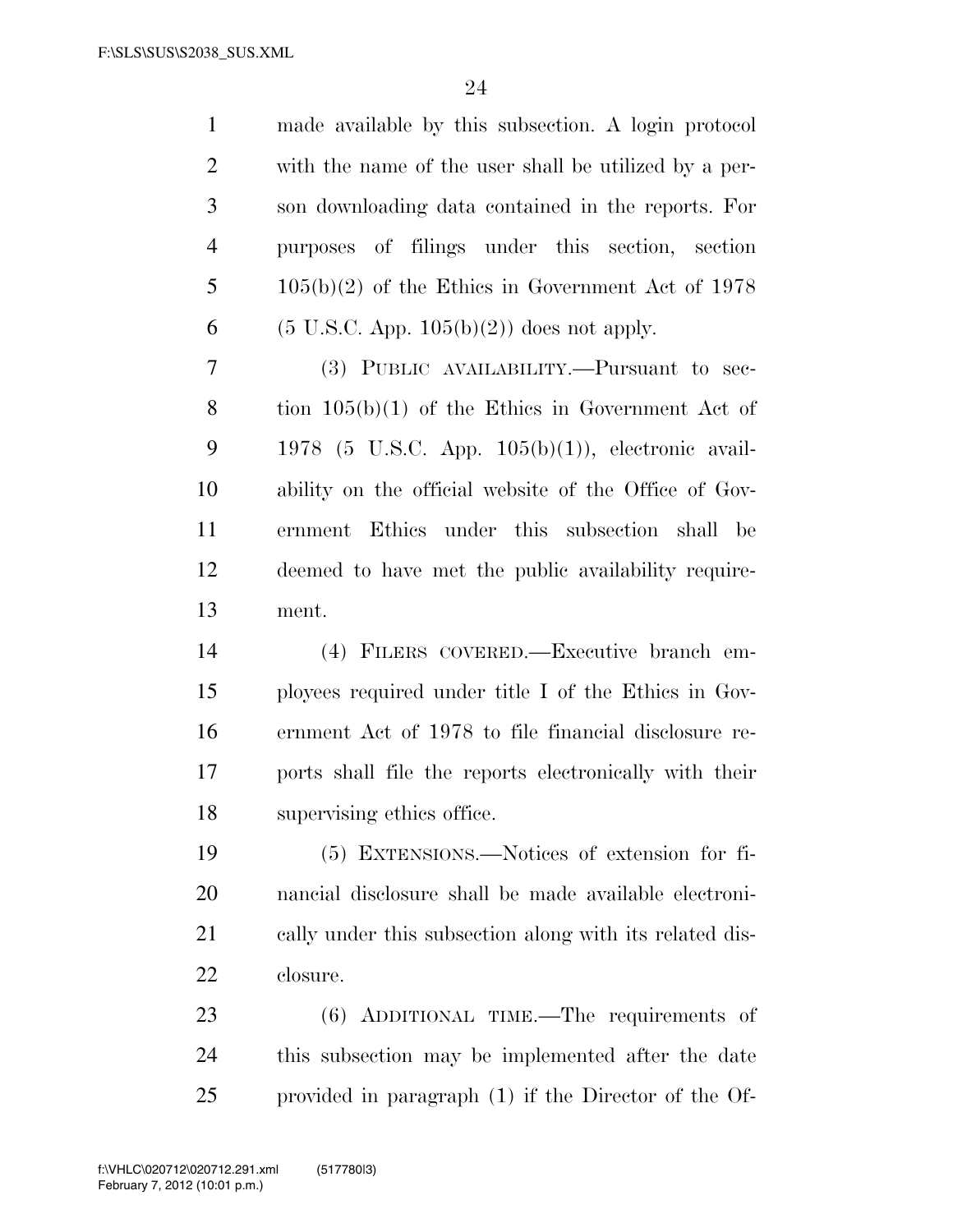fice of Government Ethics, after consultation with the Clerk of the House of Representatives and Sec- retary of the Senate, identifies in writing to relevant congressional committees the additional time needed for such implementation.

#### **SEC. 12. PARTICIPATION IN INITIAL PUBLIC OFFERINGS.**

 Section 21A of the Securities Exchange Act of 1934 (15 U.S.C. 78u–1), as amended by this Act, is further amended by adding at the end the following:

 ''(i) PARTICIPATION IN INITIAL PUBLIC OFFER- INGS.—An individual described in section 101(f) of the Ethics in Government Act of 1978 may not purchase secu- rities that are the subject of an initial public offering (within the meaning given such term in section 15 12(f)(1)(G)(i)) in any manner other than is available to members of the public generally.''.

#### **SEC. 13. REQUIRING MORTGAGE DISCLOSURE.**

18 (a) REQUIRING DISCLOSURE.—Section  $102(a)(4)(A)$  of the Ethics in Government Act of 1978 (5 U.S.C. App.  $102(a)(4)(A)$  is amended by striking "spouse; and" and inserting the following: ''spouse, except that this exception shall not apply to a reporting individual—

23  $"(i)$  described in paragraph  $(1)$ ,  $(2)$ , 24 or  $(9)$  of section 101(f);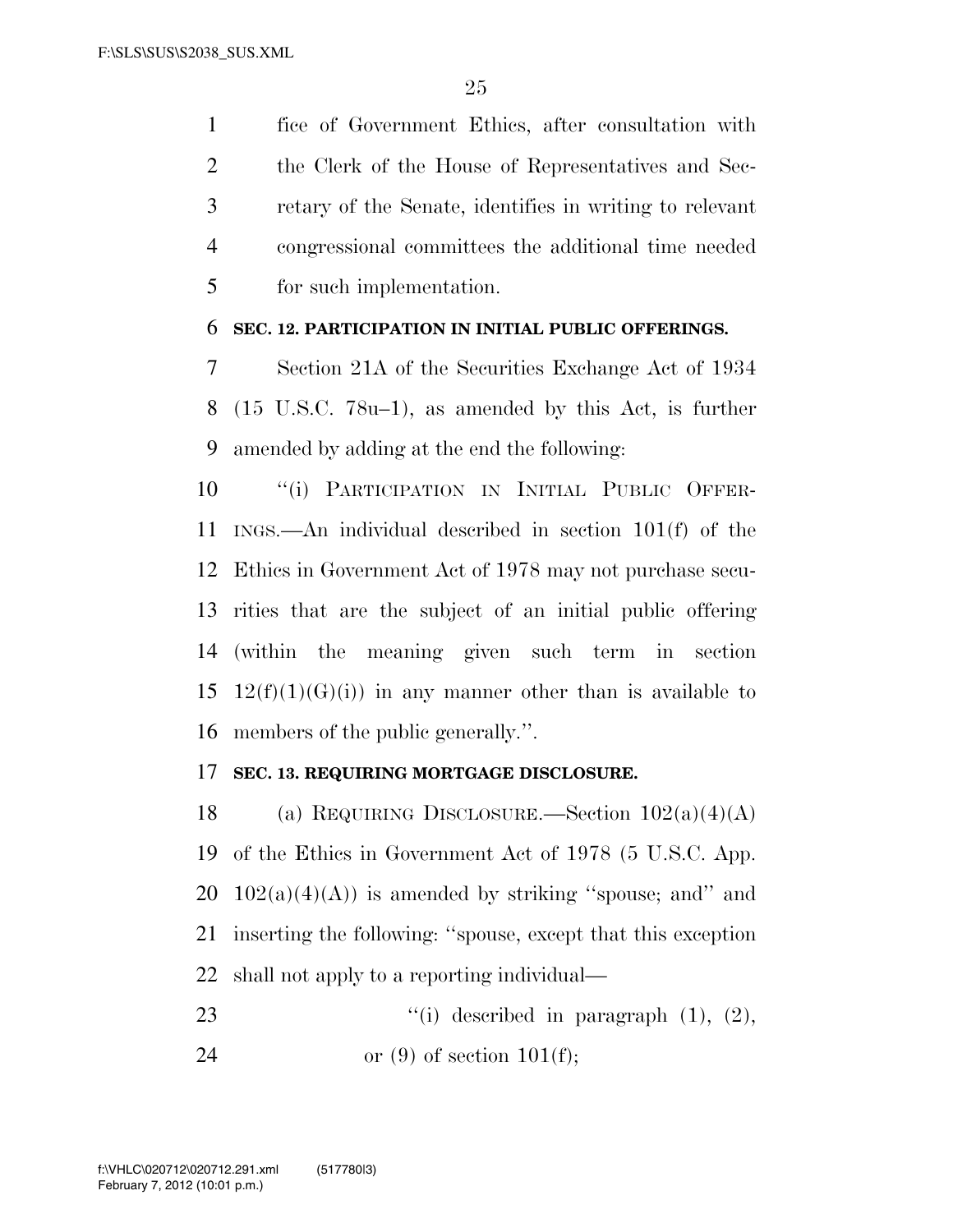| $\mathbf{1}$   | "(ii) described in section $101(b)$ who      |
|----------------|----------------------------------------------|
| $\mathbf{2}$   | has been nominated for appointment as an     |
| 3              | officer or employee in the executive branch  |
| $\overline{4}$ | described in subsection (f) of such section, |
| 5              | other than—                                  |
| 6              | $\lq\lq$ (I) an individual appointed to a    |
| $\overline{7}$ | position—                                    |
| 8              | "(aa) as a Foreign Service                   |
| 9              | Officer below the rank of ambas-             |
| 10             | sador; or                                    |
| 11             | "(bb) in the uniformed serv-                 |
| 12             | ices for which the pay grade pre-            |
| 13             | scribed by section 201 of title 37,          |
| 14             | United States Code is 0–6 or                 |
| 15             | below; or                                    |
| 16             | $\lq\lq$ (II) a special government em-       |
| 17             | ployee, as defined under section 202         |
| 18             | of title 18, United States Code; or          |
| 19             | "(iii) described in section $101(f)$ who     |
| 20             | is in a position in the executive branch the |
| 21             | appointment to which is made by the          |
| 22             | President and requires advice and consent    |
| 23             | of the Senate, other than—                   |
| 24             | $\lq\lq$ (I) an individual appointed to a    |
| 25             | position—                                    |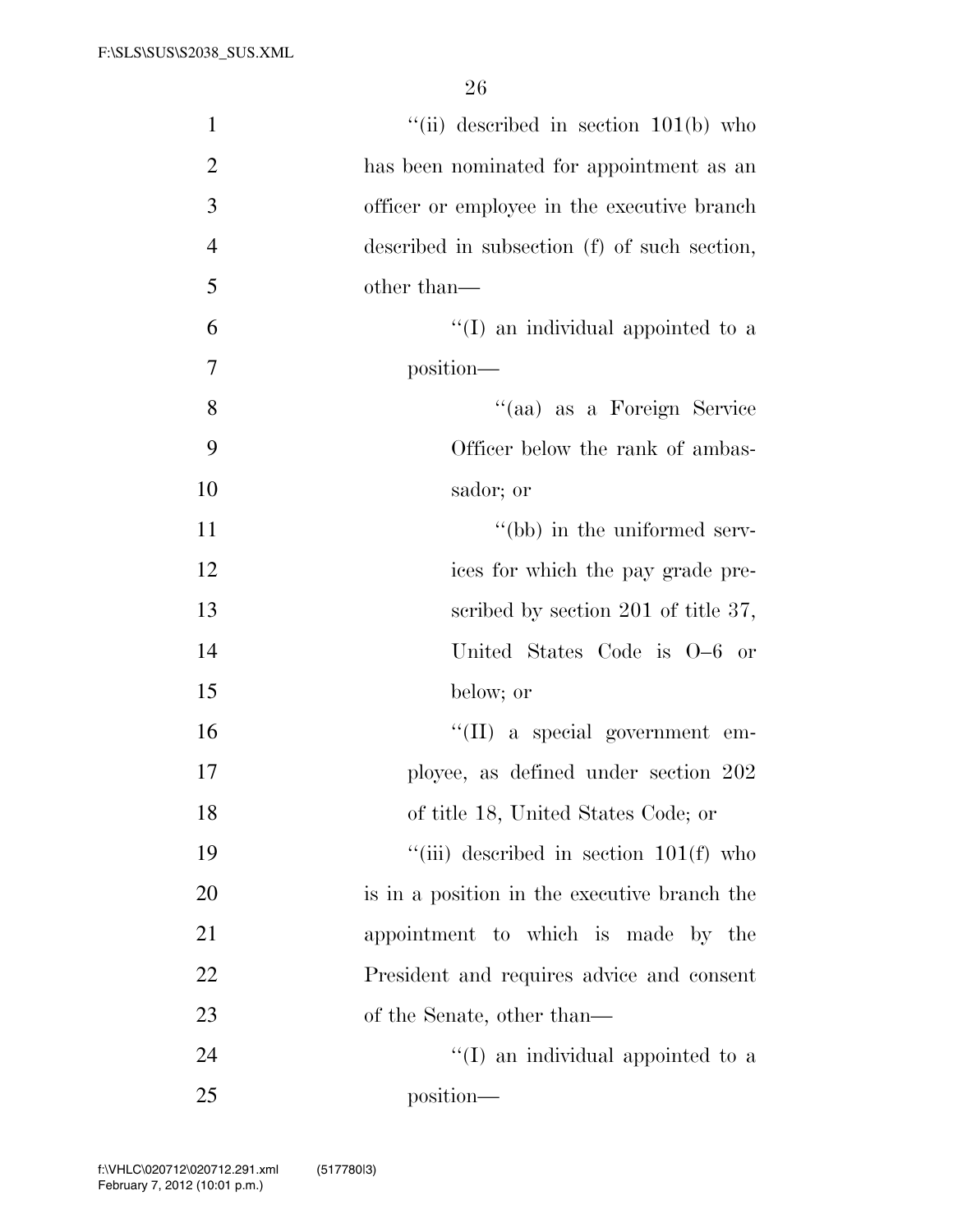| $\mathbf{1}$   | "(aa) as a Foreign Service                               |
|----------------|----------------------------------------------------------|
| $\overline{2}$ | Officer below the rank of ambas-                         |
| 3              | sador; or                                                |
| $\overline{4}$ | "(bb) in the uniformed serv-                             |
| 5              | ices for which the pay grade pre-                        |
| 6              | scribed by section 201 of title 37,                      |
| $\tau$         | United States Code is 0–6 or                             |
| 8              | below; or                                                |
| 9              | $\lq\lq$ (II) a special government em-                   |
| 10             | ployee, as defined under section 202                     |
| 11             | of title 18, United States Code; and".                   |
| 12             | (b) EFFECTIVE DATE.—The amendment made by                |
| 13             | subsection (a) shall apply with respect to reports which |
| 14             | are required to be filed under section 101 of the Ethics |
|                | 15 of Government Act of 1978 on or after the date of the |
| 16             | enactment of this Act.                                   |
|                |                                                          |

### **SEC. 14. TRANSACTION REPORTING REQUIREMENTS.**

 The transaction reporting requirements established by section 103(l) of the Ethics in Government Act of 1978, as added by section 6 of this Act, shall not be con- strued to apply to a widely held investment fund (whether such fund is a mutual fund, regulated investment com- pany, pension or deferred compensation plan, or other in-vestment fund), if—

25  $(1)(A)$  the fund is publicly traded; or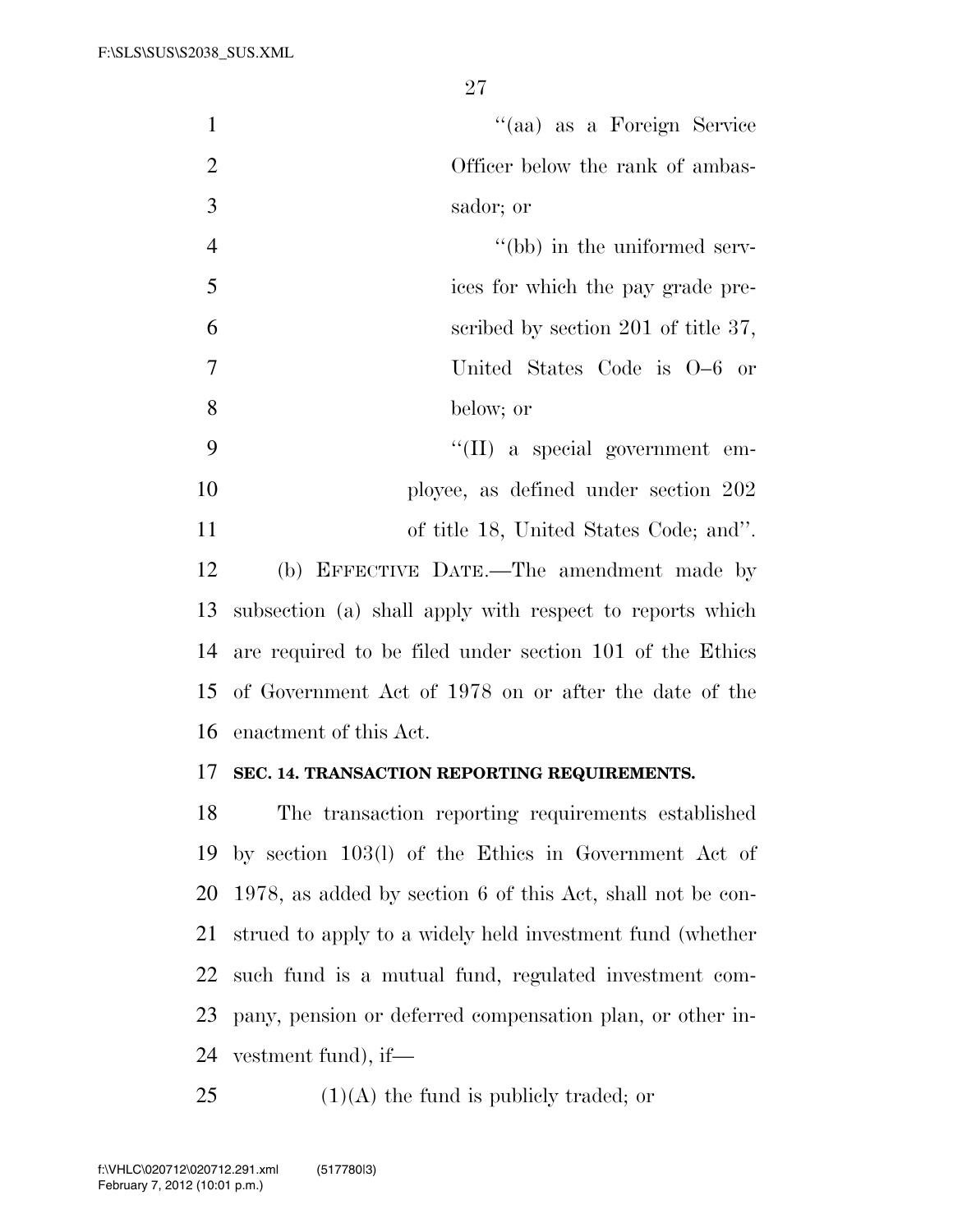| $\mathbf{1}$   | (B) the assets of the fund are widely diversified;      |
|----------------|---------------------------------------------------------|
| $\overline{2}$ | and                                                     |
| 3              | (2) the reporting individual neither exercises          |
| $\overline{4}$ | control over nor has the ability to exercise control    |
| 5              | over the financial interests held by the fund.          |
| 6              | SEC. 15. APPLICATION TO OTHER ELECTED OFFICIALS AND     |
| 7              | <b>CRIMINAL OFFENSES.</b>                               |
| 8              | (a) APPLICATION TO OTHER ELECTED OFFICIALS.—            |
| 9              | (1) CIVIL SERVICE RETIREMENT SYSTEM.-Sec-               |
| 10             | tion $8332(0)(2)(A)$ of title 5, United States Code, is |
| 11             | amended—                                                |
| 12             | $(A)$ in clause (i), by inserting ", the Presi-         |
| 13             | dent, the Vice President, or an elected official        |
| 14             | of a State or local government" after "Mem-             |
| 15             | ber"; and                                               |
| 16             | (B) in clause (ii), by inserting ", the Presi-          |
| 17             | dent, the Vice President, or an elected official        |
| 18             | of a State or local government" after "Mem-             |
| 19             | ber".                                                   |
| 20             | (2) FEDERAL EMPLOYEES RETIREMENT SYS-                   |
| 21             | TEM.—Section $8411(1)(2)$ of title 5, United States     |
| 22             | Code, is amended—                                       |
| 23             | $(A)$ in subparagraph $(A)$ , by inserting ",           |
| 24             | the President, the Vice President, or an elected        |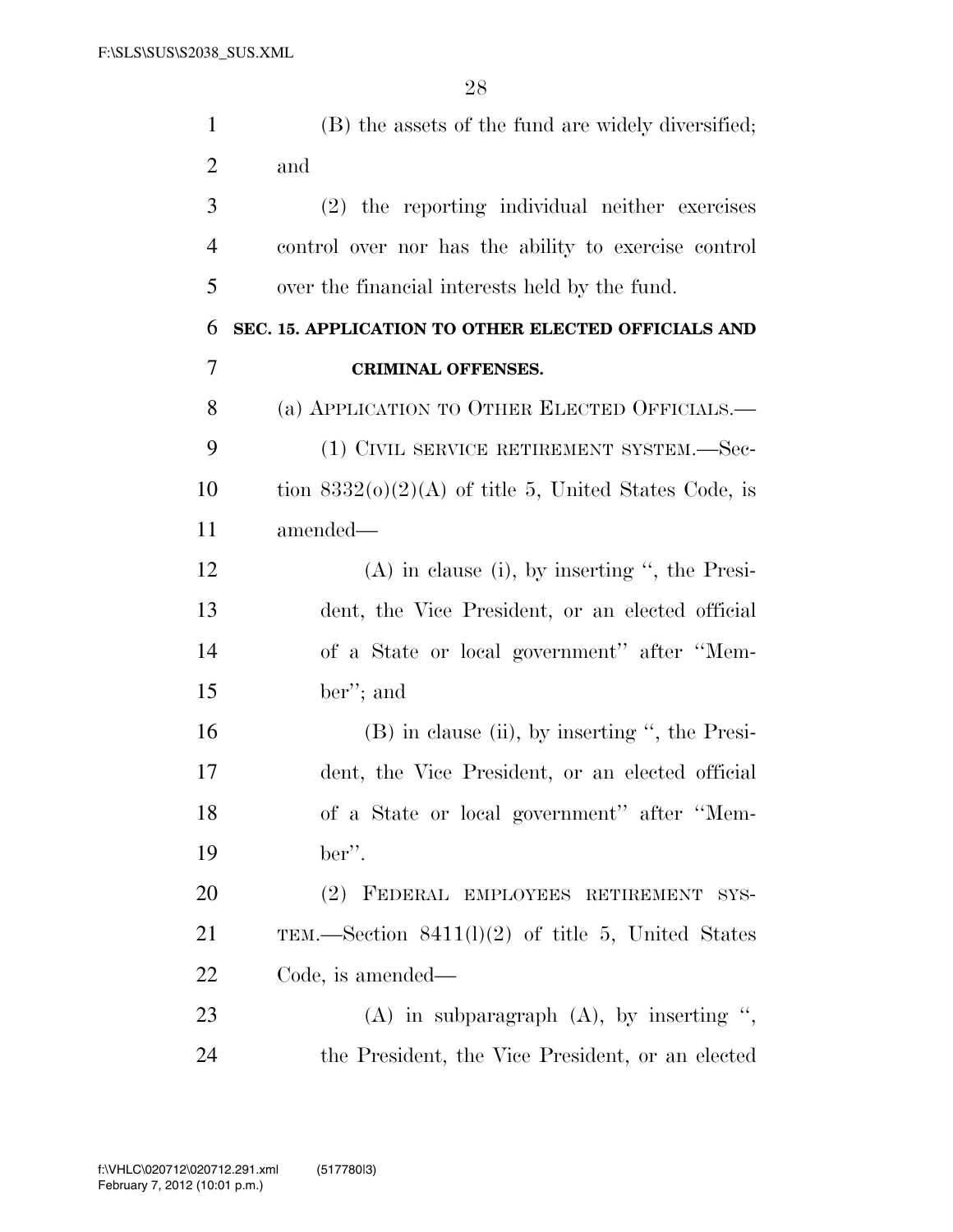| $\mathbf{1}$   | official of a State or local government" after                               |
|----------------|------------------------------------------------------------------------------|
| $\overline{2}$ | "Member"; and                                                                |
| 3              | $(B)$ in subparagraph $(B)$ , by inserting ",                                |
| $\overline{4}$ | the President, the Vice President, or an elected                             |
| 5              | official of a State or local government" after                               |
| 6              | "Member".                                                                    |
| 7              | (b) CRIMINAL OFFENSES.—Section $8332(0)(2)$ of                               |
| 8              | title 5, United States Code, is amended—                                     |
| 9              | $(1)$ in subparagraph $(A)$ , by striking clause (iii)                       |
| 10             | and inserting the following:                                                 |
| 11             | $\lq\lq$ (iii) The offense—                                                  |
| 12             | $\lq\lq$ is committed after the date of enact-                               |
| 13             | ment of this subsection and—                                                 |
| 14             | "(aa) is described under subparagraph                                        |
| 15             | $(B)(i)$ , $(iv)$ , $(xxi)$ , $(xxi)$ , $(xxiii)$ , $(xxiv)$ , or            |
| 16             | $(xxyi);$ or                                                                 |
| 17             | is described under subpara-<br>$\lq (bb)$                                    |
| 18             | graph $(B)(xxix)$ , $(xxx)$ , or $(xxxi)$ , but only                         |
| 19             | with respect to an offense described under                                   |
| 20             | subparagraph $(B)(i)$ , $(iv)$ , $(xvi)$ , $(xix)$ ,                         |
| 21             | $(xxiii)$ , $(xxiv)$ , or $(xxvi)$ ; or                                      |
| 22             | $\lq\lq$ (II) is committed after the date of enact-                          |
| 23             | ment of the STOCK Act and—                                                   |
| 24             | "(aa) is described under subparagraph                                        |
| 25             | $(B)(ii)$ , $(iii)$ , $(v)$ , $(vi)$ , $(vii)$ , $(viii)$ , $(ix)$ , $(x)$ , |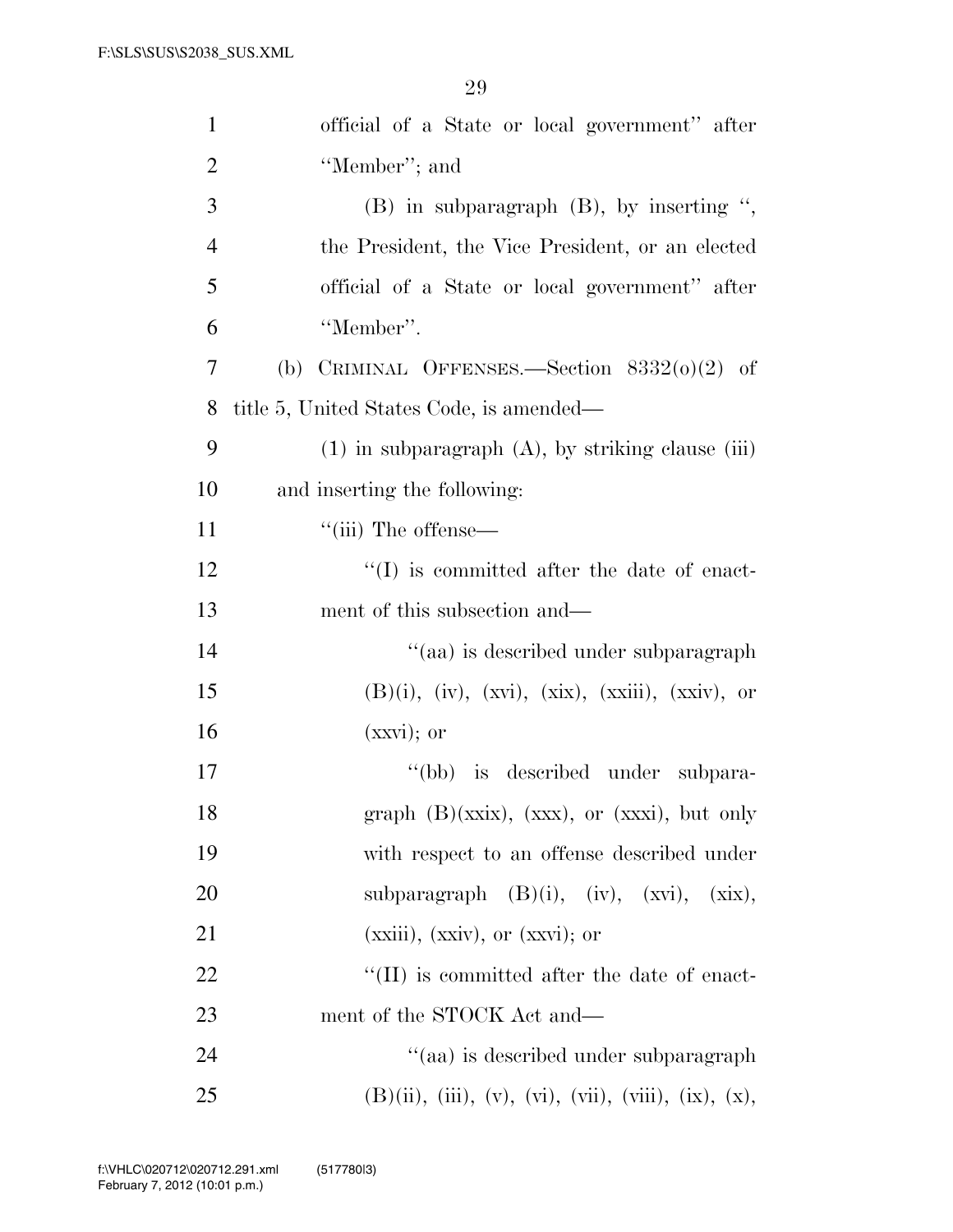| $\mathbf{1}$   | $(xi), (xii), (xiii), (xiv), (xv), (xvii), (xviii),$          |
|----------------|---------------------------------------------------------------|
| $\overline{2}$ | $(xx), (xxi), (xxii), (xxv), (xxvii), or (xxviii);$           |
| 3              | or                                                            |
| $\overline{4}$ | "(bb) is described under subpara-                             |
| 5              | graph $(B)(xxix)$ , $(xxx)$ , or $(xxxi)$ , but only          |
| 6              | with respect to an offense described under                    |
| $\tau$         | subparagraph $(B)(ii)$ , $(iii)$ , $(v)$ , $(vi)$ , $(vii)$ , |
| 8              | $(viii), (ix), (x), (xi), (xii), (xiii), (xiv), (xv),$        |
| 9              | $(xvii), (xviii), (xx), (xxi), (xxi), (xxii), (xxy),$         |
| 10             | $(xxyii)$ , or $(xxyiii)$ ."; and                             |
| 11             | $(2)$ by striking subparagraph $(B)$ and inserting            |
| 12             | the following:                                                |
| 13             | "(B) An offense described in this subparagraph is             |
| 14             | only the following, and only to the extent that the offense   |
| 15             | is a felony:                                                  |
| 16             | $``(i)$ An offense under section 201 of title 18              |
| 17             | (relating to bribery of public officials and witnesses).      |
| 18             | "(ii) An offense under section 203 of title 18                |
| 19             | (relating to compensation to Member of Congress,              |
| 20             | officers, and others in matters affecting the Govern-         |
| 21             | ment).                                                        |
| 22             | "(iii) An offense under section 204 of title 18               |
| 23             | (relating to practice in the United States Court of           |
| 24             | Federal Claims or the United States Court of Ap-              |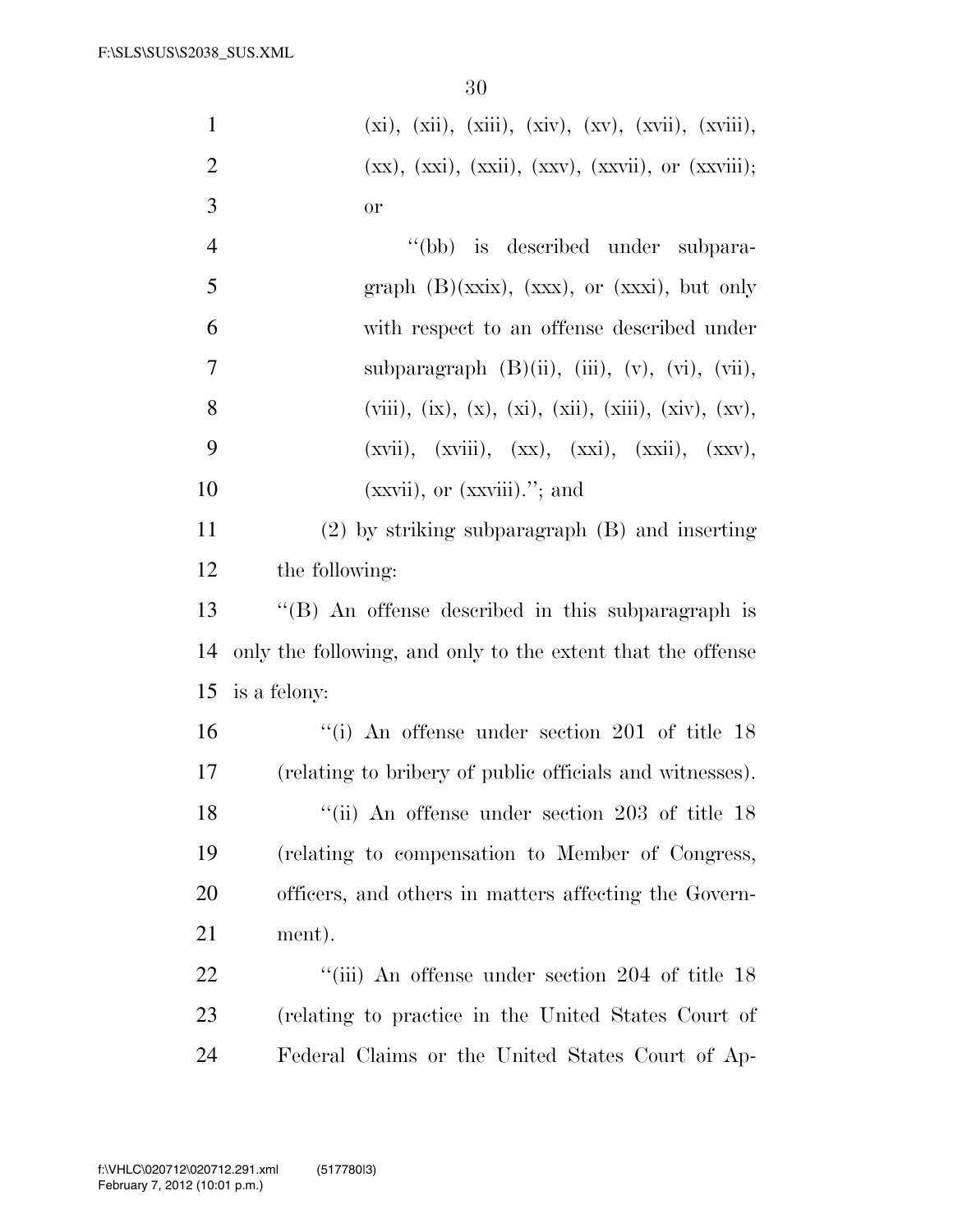| $\mathbf{1}$   | peals for the Federal Circuit by Member of Con-         |
|----------------|---------------------------------------------------------|
| $\overline{2}$ | gress).                                                 |
| 3              | "(iv) An offense under section 219 of title $18$        |
| $\overline{4}$ | (relating to officers and employees acting as agents    |
| 5              | of foreign principals).                                 |
| 6              | "(v) An offense under section 286 of title $18$         |
| $\overline{7}$ | (relating to conspiracy to defraud the Government       |
| 8              | with respect to claims).                                |
| 9              | "(vi) An offense under section 287 of title $18$        |
| 10             | (relating to false, fictitious or fraudulent claims).   |
| 11             | "(vii) An offense under section $597$ of title 18       |
| 12             | (relating to expenditures to influence voting).         |
| 13             | "(viii) An offense under section $599$ of title $18$    |
| 14             | (relating to promise of appointment by candidate).      |
| 15             | "(ix) An offense under section $602$ of title 18        |
| 16             | (relating to solicitation of political contributions).  |
| 17             | "(x) An offense under section 606 of title $18$         |
| 18             | (relating to intimidation to secure political contribu- |
| 19             | tions).                                                 |
| 20             | "(xi) An offense under section $607$ of title 18        |
| 21             | (relating to place of solicitation).                    |
| 22             | "(xii) An offense under section 641 of title 18         |
| 23             | (relating to public money, property or records).        |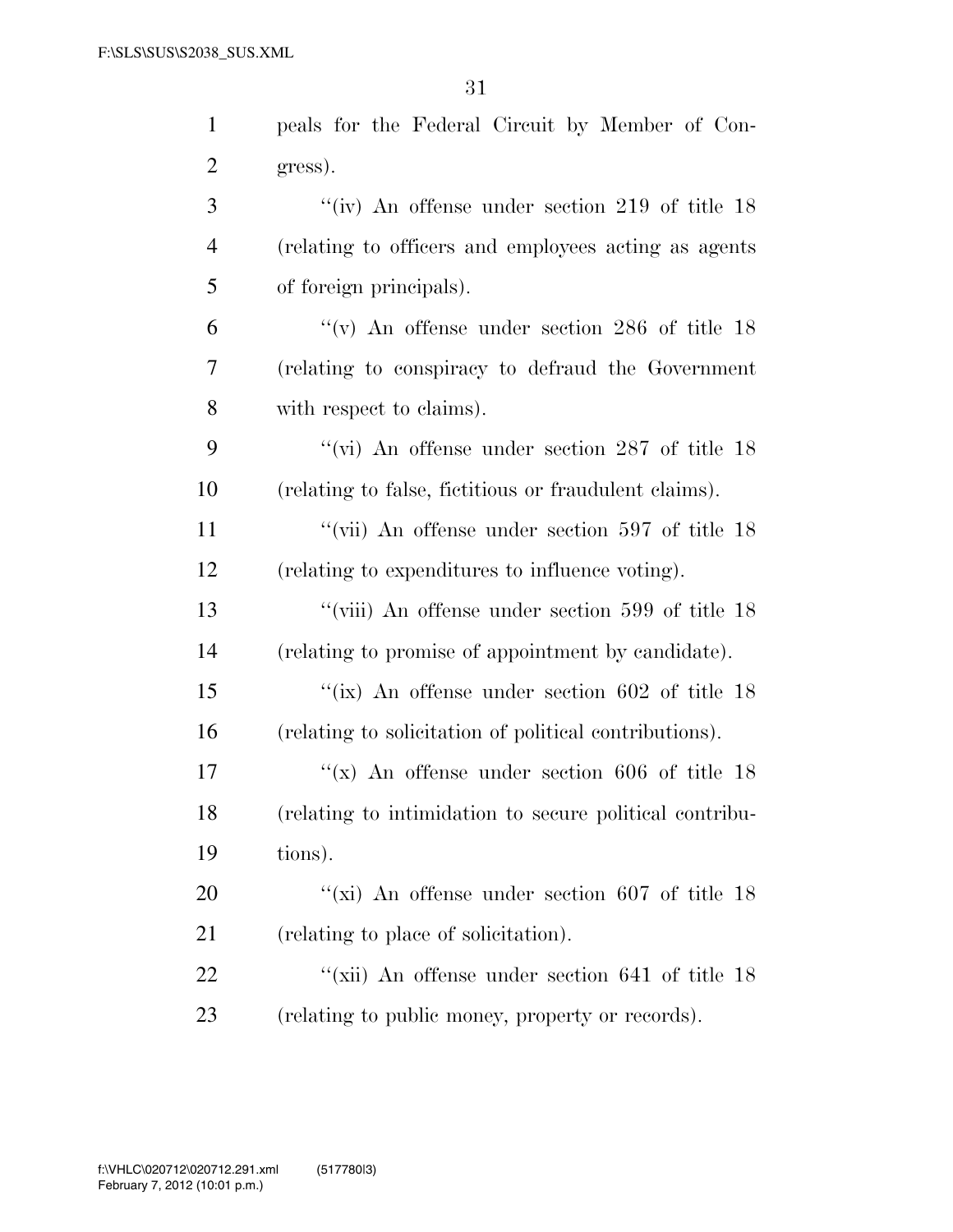| $\mathbf{1}$   | "(xiii) An offense under section $666$ of title $18$   |
|----------------|--------------------------------------------------------|
| $\overline{2}$ | (relating to the ft or bribery concerning programs re- |
| 3              | ceiving Federal funds).                                |
| $\overline{4}$ | "(xiv) An offense under section $1001$ of title 18     |
| 5              | (relating to statements or entries generally).         |
| 6              | "(xv) An offense under section 1341 of title $18$      |
| 7              | (relating to frauds and swindles, including as part of |
| 8              | a scheme to deprive citizens of honest services there- |
| 9              | by).                                                   |
| 10             | "(xvi) An offense under section $1343$ of title 18     |
| 11             | (relating to fraud by wire, radio, or television, in-  |
| 12             | cluding as part of a scheme to deprive citizens of     |
| 13             | honest services thereby).                              |
| 14             | "(xvii) An offense under section $1503$ of title       |
| 15             | 18 (relating to influencing or injuring officer or     |
| 16             | juror).                                                |
| $17\,$         | "( $xviii$ ) An offense under section 1505 of title    |
| 18             | 18 (relating to obstruction of proceedings before de-  |
| 19             | partments, agencies, and committees).                  |
| 20             | "(xix) An offense under section $1512$ of title 18     |
| 21             | (relating to tampering with a witness, victim, or an   |
| 22             | informant).                                            |
| 23             | "(xx) An offense under section 1951 of title $18$      |
| 24             | (relating to interference with commerce by threats of  |
| 25             | violence).                                             |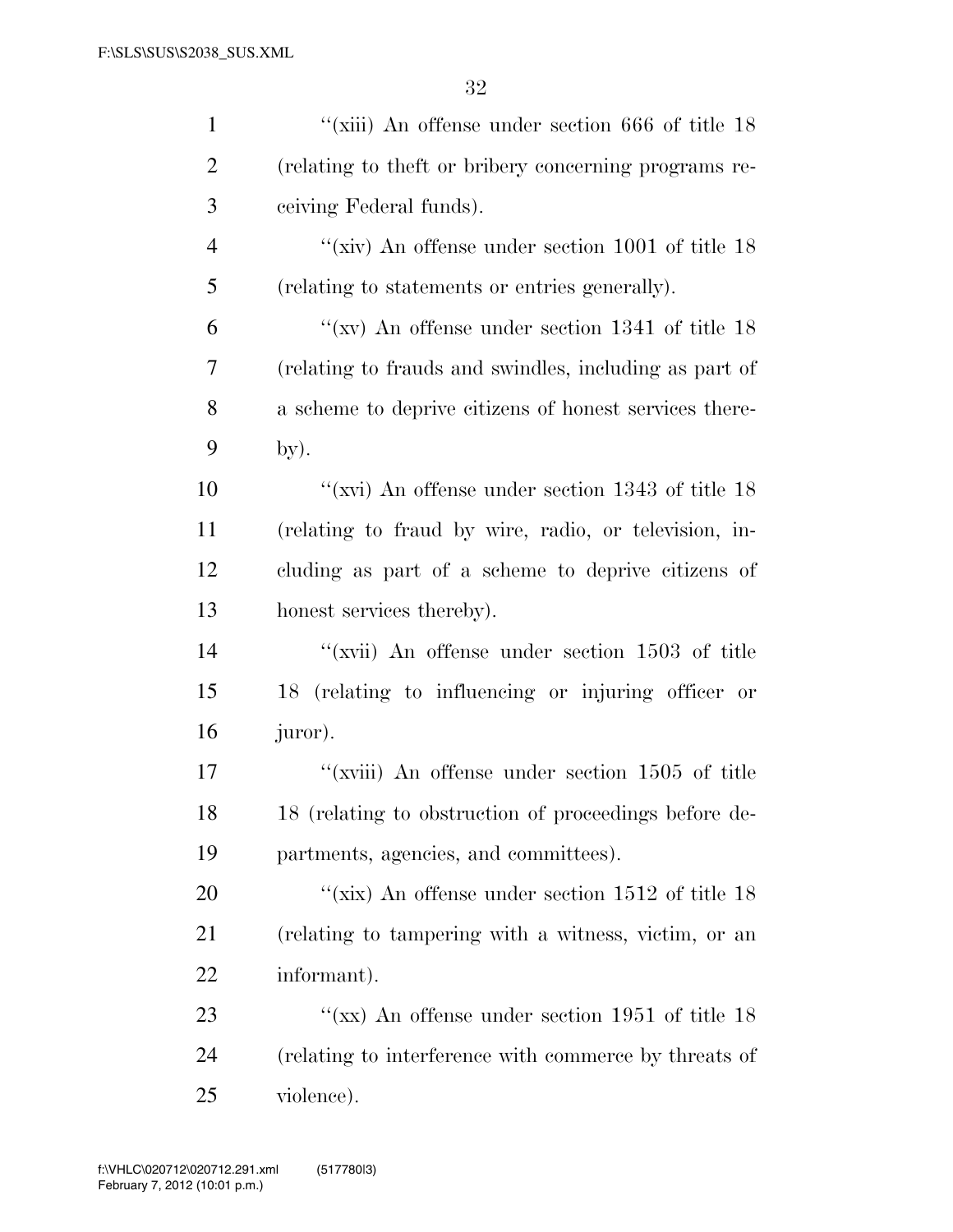| $\mathbf{1}$   | "( $\chi$ xi) An offense under section 1952 of title 18      |
|----------------|--------------------------------------------------------------|
| $\overline{2}$ | (relating to interstate and foreign travel or transpor-      |
| 3              | tation in aid of racketeering enterprises).                  |
| $\overline{4}$ | "(xxii) An offense under section 1956 of title               |
| 5              | 18 (relating to laundering of monetary instruments).         |
| 6              | "(xxiii) An offense under section 1957 of title              |
| 7              | 18 (relating to engaging in monetary transactions in         |
| 8              | property derived from specified unlawful activity).          |
| 9              | "( $\chi$ xiv) An offense under chapter 96 of title 18       |
| 10             | (relating to racketeer influenced and corrupt organi-        |
| 11             | zations).                                                    |
| 12             | "(xxv) An offense under section $7201$ of the In-            |
| 13             | ternal Revenue Code of 1986 (relating to attempt to          |
| 14             | evade or defeat tax).                                        |
| 15             | "(xxvi) An offense under section $104(a)$ of the             |
| 16             | Foreign Corrupt Practices Act of 1977 (relating to           |
| 17             | prohibited foreign trade practices by domestic con-          |
| 18             | cerns).                                                      |
| 19             | "(xxvii) An offense under section $10(b)$ of the             |
| <b>20</b>      | Securities Exchange Act of 1934 (relating to fraud,          |
| 21             | manipulation, or insider trading of securities).             |
| 22             | "(xxviii) An offense under section $4c(a)$ of the            |
| 23             | Commodity Exchange Act $(7 \text{ U.S.C. } 6c(a))$ (relating |
| 24             | to fraud, manipulation, or insider trading of com-           |
| 25             | modities).                                                   |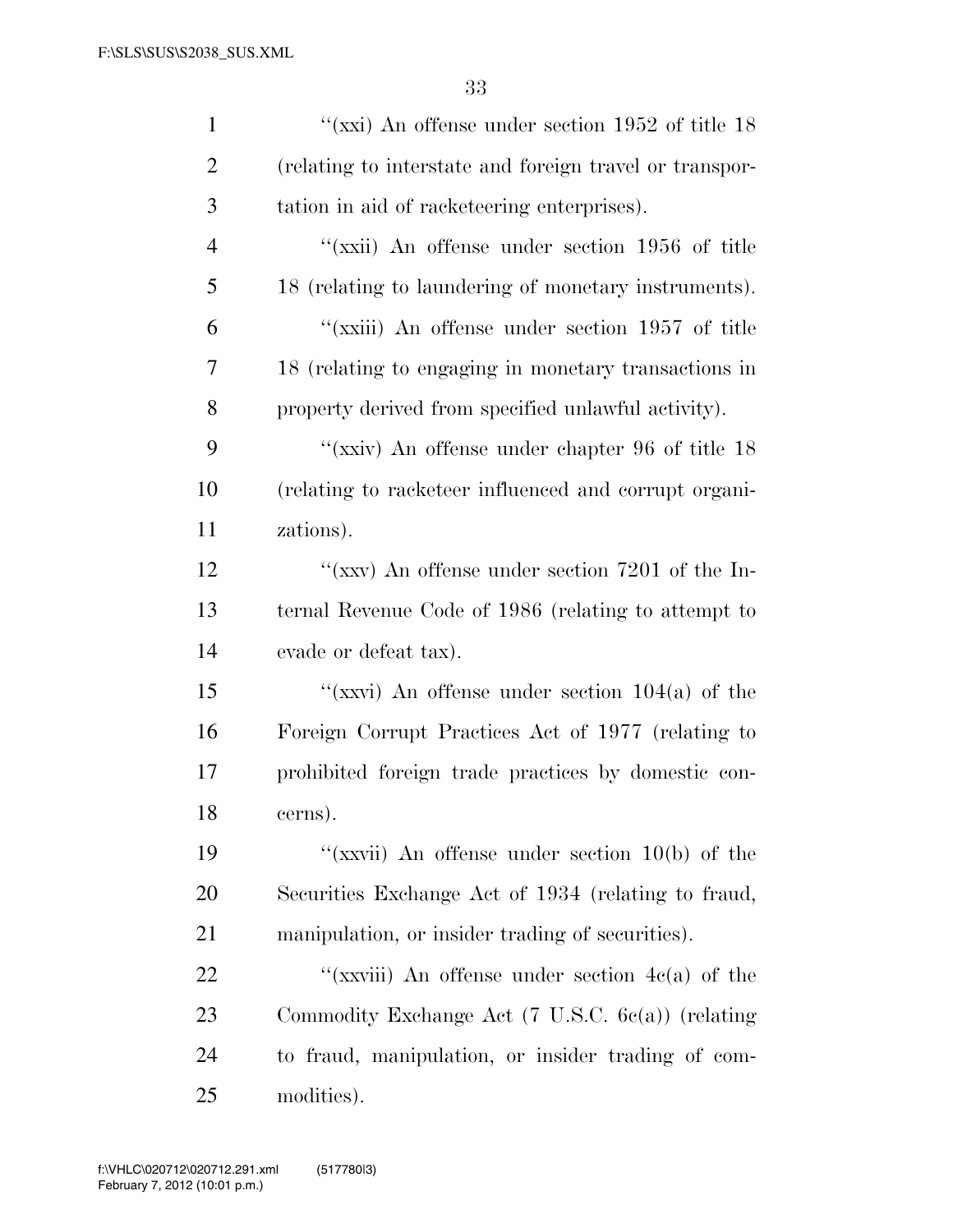| $\mathbf{1}$   | "(xxix) An offense under section 371 of title $18$                  |
|----------------|---------------------------------------------------------------------|
| $\overline{2}$ | (relating to conspiracy to commit offense or to de-                 |
| 3              | fraud United States), to the extent of any conspiracy               |
| $\overline{4}$ | to commit an act which constitutes—                                 |
| 5              | "(I) an offense under clause (i), (ii), (iii),                      |
| 6              | (iv), (v), (vi), (vii), (viii), (ix), (x), (xi), (xii),             |
| $\overline{7}$ | $(xiii), (xiv), (xv), (xvi), (xvii), (xviii), (xix), (xx),$         |
| 8              | $(xxi), (xxii), (xxiii), (xxiv), (xxv), (xxvi), (xxvii),$           |
| 9              | or (xxviii); or                                                     |
| 10             | $\rm ^{\prime\prime}(\rm II)$ an offense under section 207 of title |
| 11             | 18 (relating to restrictions on former officers,                    |
| 12             | employees, and elected officials of the executive                   |
| 13             | and legislative branches).                                          |
| 14             | "(xxx) Perjury committed under section 1621                         |
| 15             | of title 18 in falsely denying the commission of an                 |
| 16             | act which constitutes—                                              |
| 17             | "(I) an offense under clause (i), (ii), (iii),                      |
| 18             | (iv), (v), (vi), (vii), (viii), (ix), (x), (xi), (xii),             |
| 19             | $(xiii), (xiv), (xv), (xvi), (xvii), (xviii), (xix), (xx),$         |
| 20             | $(xxi), (xxii), (xxiii), (xxiv), (xxv), (xxvi), (xxvii),$           |
| 21             | or (xxviii); or                                                     |
| 22             | "(II) an offense under clause ( $\overline{\text{xx}}$ ), to the    |
| 23             | extent provided in such clause.                                     |
| 24             | "(xxxi) Subornation of perjury committed under                      |
| 25             | section 1622 of title 18 in connection with the false               |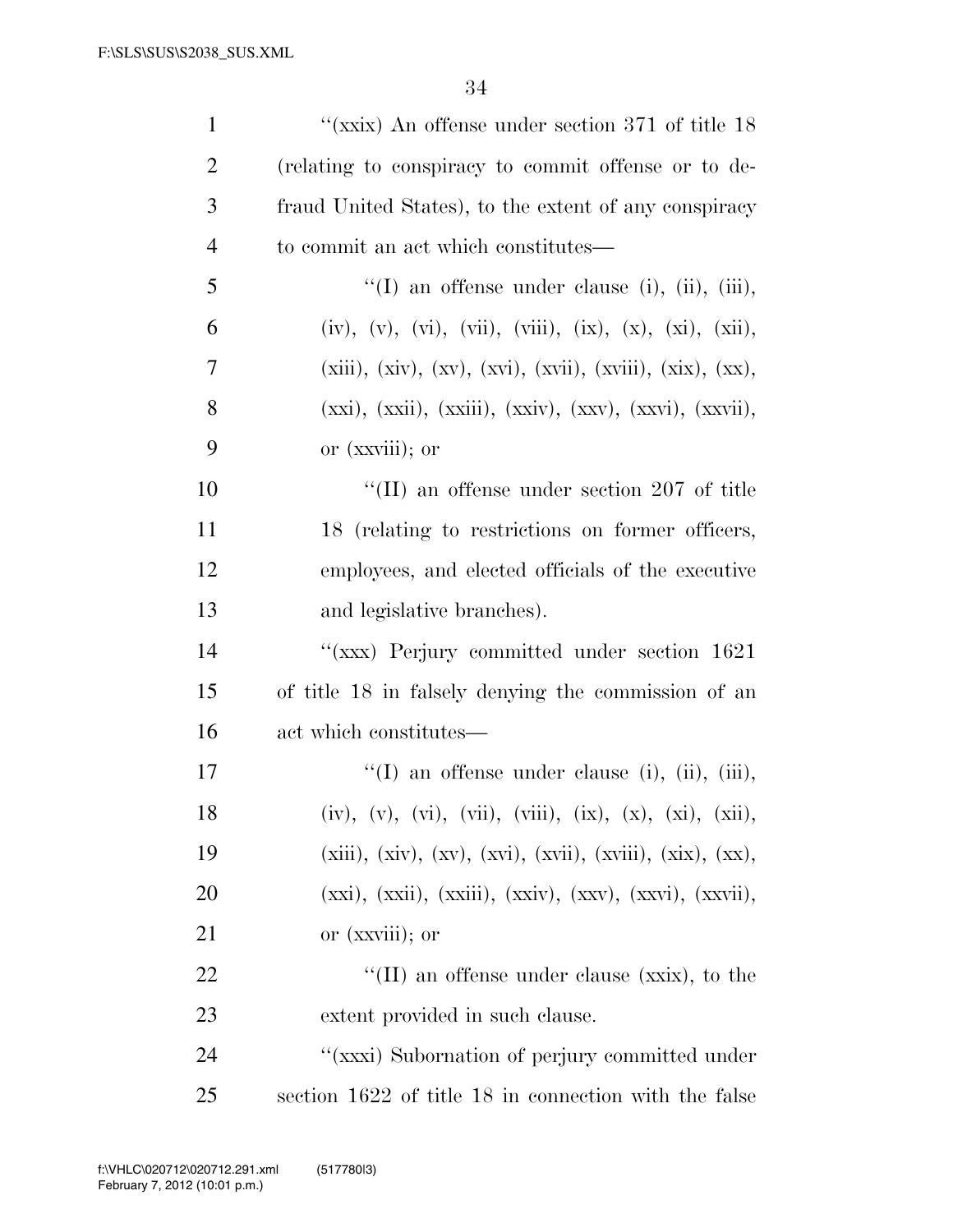denial or false testimony of another individual as specified in clause (xxx).''.

## **SEC. 16. LIMITATION ON BONUSES TO EXECUTIVES OF FANNIE MAE AND FREDDIE MAC.**

 Notwithstanding any other provision in law, senior executives at the Federal National Mortgage Association and the Federal Home Loan Mortgage Corporation are prohibited from receiving bonuses during any period of conservatorship for those entities on or after the date of enactment of this Act.

#### **SEC. 17. POST-EMPLOYMENT NEGOTIATION RESTRICTIONS.**

 (a) RESTRICTION EXTENDED TO EXECUTIVE AND JUDICIAL BRANCHES.—Notwithstanding any other provi- sion of law, an individual required to file a financial disclo- sure report under section 101 of the Ethics in Government Act of 1978 (5 U.S.C. App. 101) may not directly nego- tiate or have any agreement of future employment or com- pensation unless such individual, within 3 business days after the commencement of such negotiation or agreement of future employment or compensation, files with the indi- vidual's supervising ethics office a statement, signed by such individual, regarding such negotiations or agreement, including the name of the private entity or entities in- volved in such negotiations or agreement, and the date such negotiations or agreement commenced.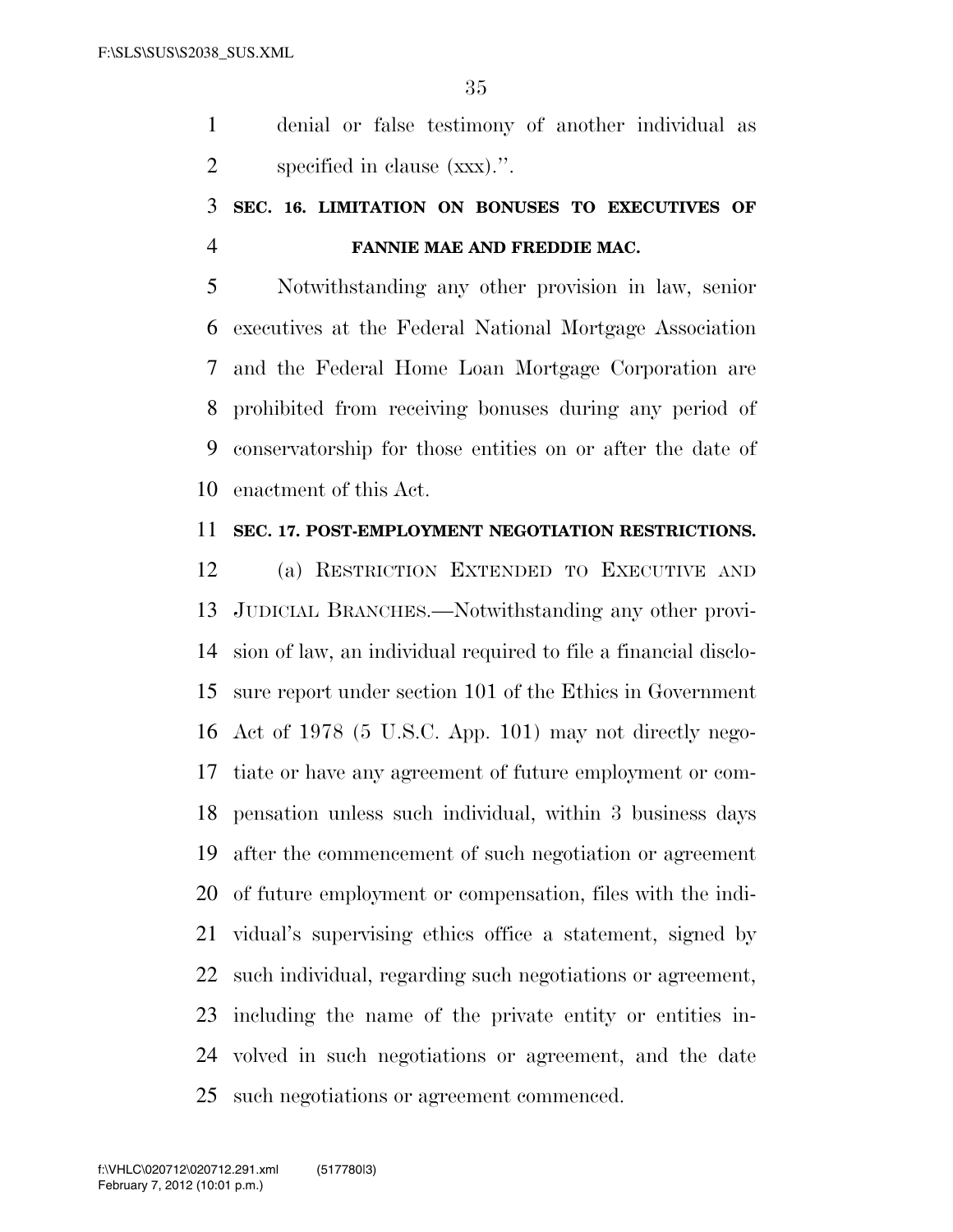| $\mathbf{1}$ | (b) RECUSAL.—An individual filing a statement                   |
|--------------|-----------------------------------------------------------------|
| 2            | under subsection (a) shall recuse himself or herself when-      |
| 3            | ever there is a conflict of interest, or appearance of a con-   |
| 4            | flict of interest, for such individual with respect to the sub- |
| 5            | ject matter of the statement, and shall notify the individ-     |
| 6            | ual's supervising ethics office of such recusal. An indi-       |
| 7            | vidual making such recusal shall, upon such recusal, sub-       |
| 8            | mit to the supervising ethics office the statement under        |
| 9            | subsection (a) with respect to which the recusal was made.      |
| 10           | SEC. 18. WRONGFULLY INFLUENCING PRIVATE ENTITIES                |
| 11           | EMPLOYMENT DECISIONS BY LEGISLATIVE                             |
| 12           | AND EXECUTIVE BRANCH OFFICERS AND EM-                           |
| 13           | PLOYEES.                                                        |
| 14           | (a) IN GENERAL.—Section 227 of title 18, United                 |
| 15           | States Code, is amended—                                        |
| 16           | $(1)$ in the heading of such section, by inserting              |
| 17           | after " <b>Congress</b> " the following: " <b>or an officer</b> |
| 18           | or employee of the legislative or execu-                        |
| 19           | <b>tive branch</b> "; and                                       |
| 20           | (2) by striking "Whoever" and inserting "(a)                    |
| 21           | Whoever";                                                       |
| 22           | (3) by striking "a Senator or Representative in,                |
| 23           | or a Delegate or Resident Commissioner to, the Con-             |
| 24           | gress or an employee of either House of Congress"               |
| 25           |                                                                 |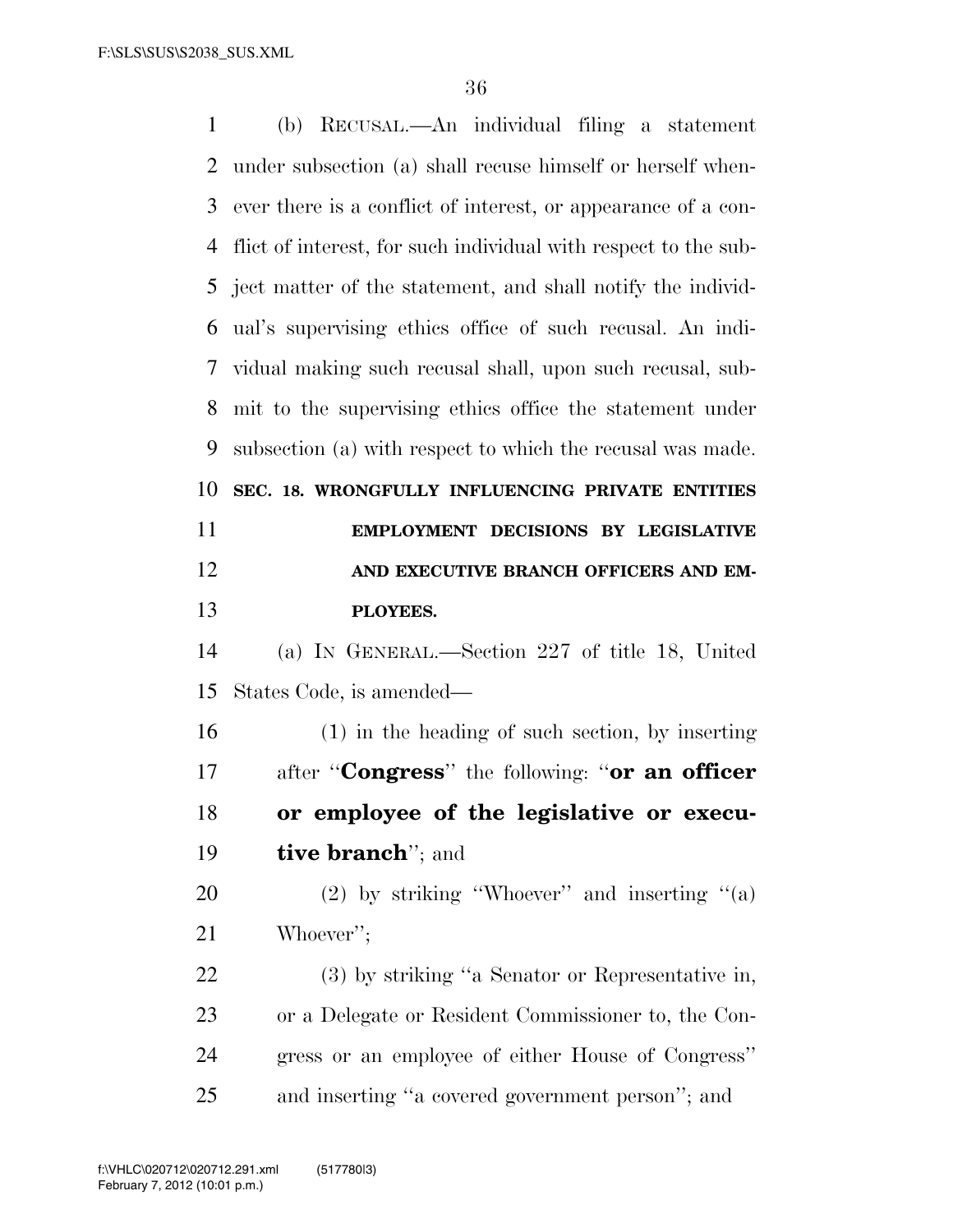| $\mathbf{1}$   | $(4)$ by adding at the end the following:                                                                                                                                |
|----------------|--------------------------------------------------------------------------------------------------------------------------------------------------------------------------|
| $\overline{2}$ | "(b) In this section, the term 'covered government                                                                                                                       |
| 3              | person' means—                                                                                                                                                           |
| $\overline{4}$ | $f'(1)$ a Senator or Representative in, or a Dele-                                                                                                                       |
| 5              | gate or Resident Commissioner to, the Congress;                                                                                                                          |
| 6              | $\lq(2)$ an employee of either House of Congress;                                                                                                                        |
| 7              | <b>or</b>                                                                                                                                                                |
| 8              | "(3) the President, Vice President, an employee                                                                                                                          |
| 9              | of the United States Postal Service or the Postal                                                                                                                        |
| 10             | Regulatory Commission, or any other executive                                                                                                                            |
| 11             | branch employee (as such term is defined under sec-                                                                                                                      |
| 12             | tion 2105 of title 5, United States Code).".                                                                                                                             |
| 13             | (b) CLERICAL AMENDMENT.—The table of contents                                                                                                                            |
| 14             | for chapter 11 of title 18, United States Code, is amended                                                                                                               |
| 15             | by amending the item relating to section 227 to read as                                                                                                                  |
| 16             | follows:                                                                                                                                                                 |
|                | "227. Wrongfully influencing a private entity's employment decisions by a Mem-<br>ber of Congress or an officer or employee of the legislative or<br>executive branch.". |
| 17             | SEC. 19. MISCELLANEOUS CONFORMING AMENDMENTS.                                                                                                                            |
| 18             | (a) REPEAL OF TRANSMISSION OF COPIES OF MEM-                                                                                                                             |
| 19             | BER AND CANDIDATE REPORTS TO STATE ELECTION OF-                                                                                                                          |
| 20             | FICIALS UPON ADOPTION OF NEW SYSTEMS.-Section                                                                                                                            |
| 21             | $103(i)$ of the Ethics in Government Act of 1978 (5 U.S.C.                                                                                                               |
| 22             | App. $103(i)$ is amended—                                                                                                                                                |
| 23             | (1) by striking "(i)" and inserting "(i)(1)"; and                                                                                                                        |